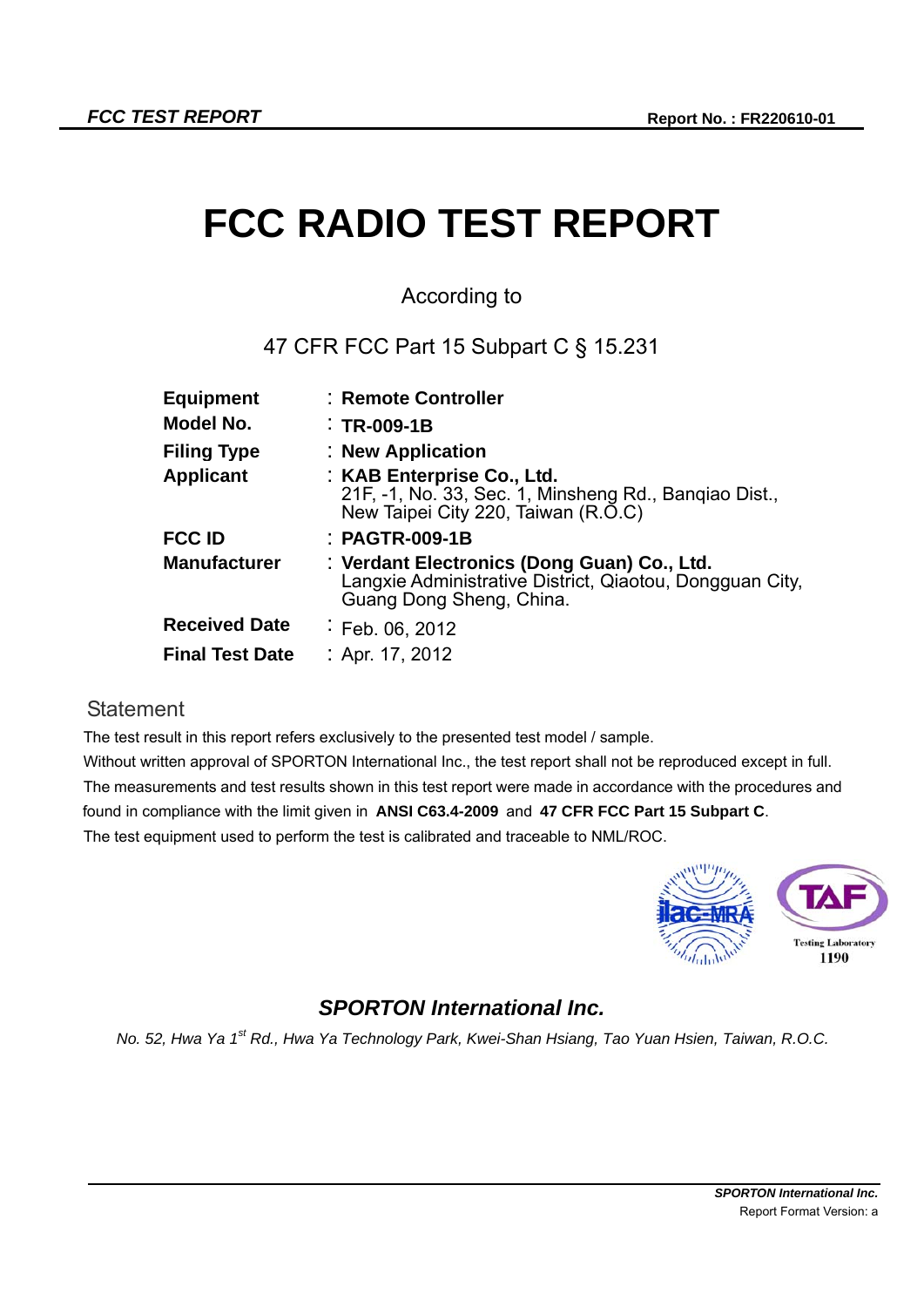## **Table of Contents**

| 2.1 |  |
|-----|--|
| 2.2 |  |
| 2.3 |  |
| 2.4 |  |
| 2.5 |  |
| 2.6 |  |
| 2.7 |  |
|     |  |
| 3.1 |  |
| 3.2 |  |
| 3.3 |  |
| 3.4 |  |
| 3.5 |  |
| 3.6 |  |
|     |  |
|     |  |
|     |  |
|     |  |
|     |  |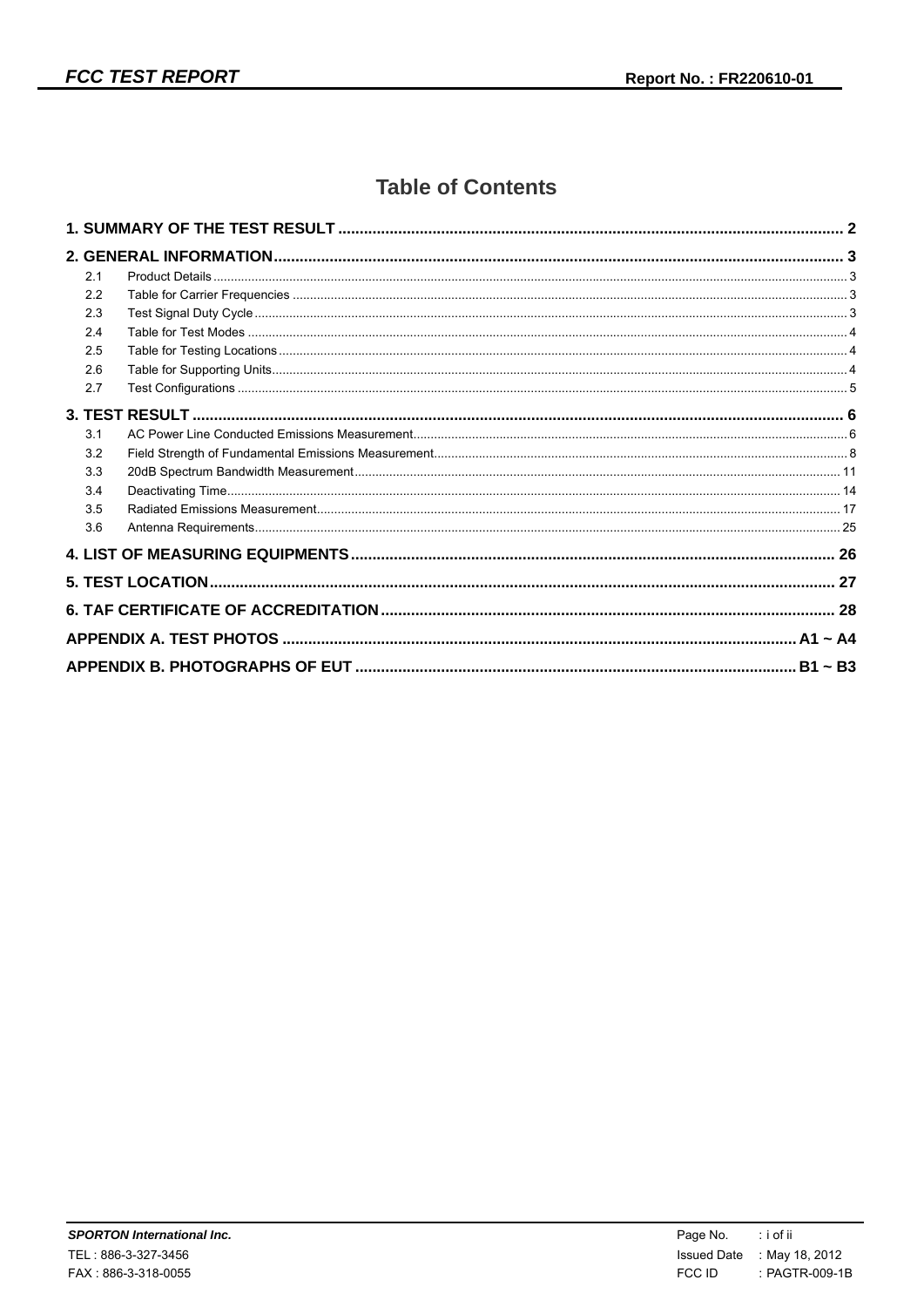## **History of This Test Report**

Original Issue Date: May 18, 2012

Report No.: FR220610-01 ■ No additional attachment.

□ Additional attachment were issued as following record:

| <b>Attachment No.</b> | <b>Issue Date</b> | <b>Description</b> |
|-----------------------|-------------------|--------------------|
|                       |                   |                    |
|                       |                   |                    |
|                       |                   |                    |
|                       |                   |                    |
|                       |                   |                    |
|                       |                   |                    |
|                       |                   |                    |
|                       |                   |                    |
|                       |                   |                    |
|                       |                   |                    |
|                       |                   |                    |
|                       |                   |                    |
|                       |                   |                    |
|                       |                   |                    |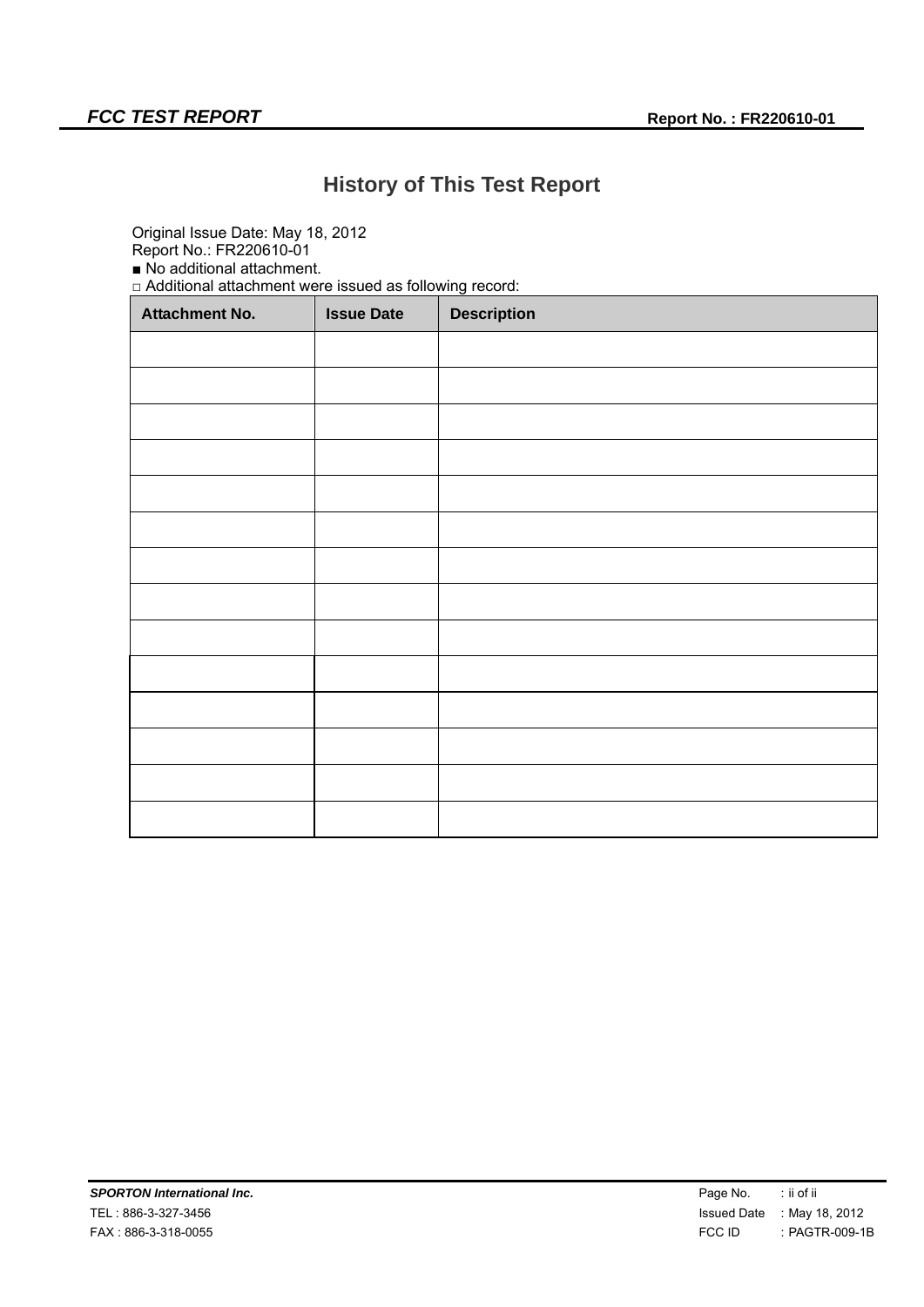# **CERTIFICATE OF COMPLIANCE**

## According to

## 47 CFR FCC Part 15 Subpart C § 15.231

|           | Equipment : Remote Controller                                                                |
|-----------|----------------------------------------------------------------------------------------------|
| Model No. | $\therefore$ TR-009-1B                                                                       |
| Applicant | $:$ KAB Enterprise Co., Ltd.                                                                 |
|           | 21F, -1, No. 33, Sec. 1, Minsheng Rd., Bangiao Dist.,<br>New Taipei City 220, Taiwan (R.O.C) |

Sporton International as requested by the applicant to evaluate the EMC performance of the product sample received on Feb. 06, 2012 would like to declare that the tested sample has been evaluated and found to be in compliance with the tested rule parts. The data recorded as well as the test configuration specified is true and accurate for showing the sample's EMC nature.

 $2.422$ **Wayne Hsu / Assistant Manager Wayne Hsu** // Assistant

## *SPORTON International Inc.*

*No. 52, Hwa Ya 1st Rd., Hwa Ya Technology Park, Kwei-Shan Hsiang, Tao Yuan Hsien, Taiwan, R.O.C.*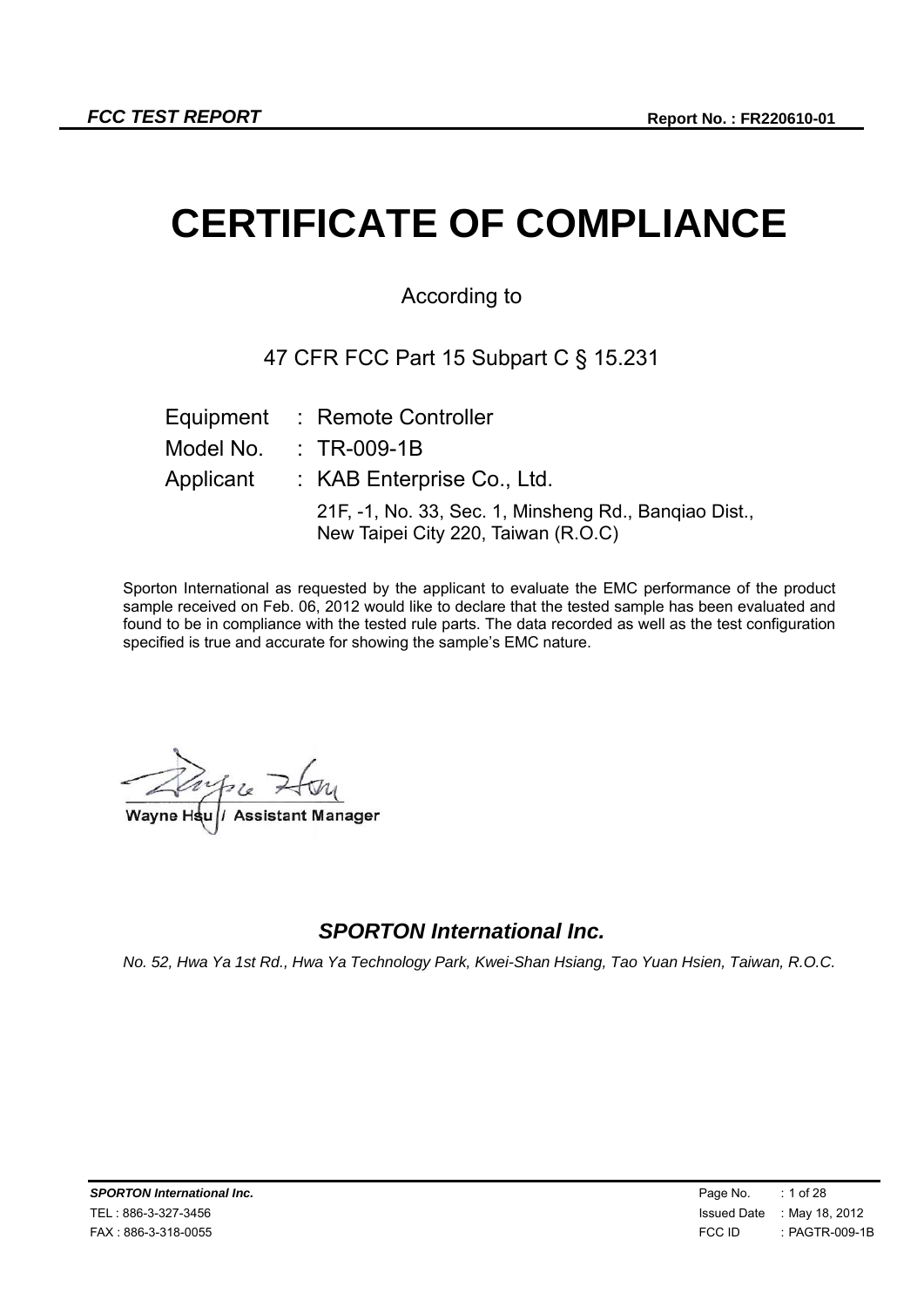## **1. SUMMARY OF THE TEST RESULT**

|      | Applied Standard: 47 CFR FCC Part 15 Subpart C |                                                |               |                          |  |
|------|------------------------------------------------|------------------------------------------------|---------------|--------------------------|--|
| Part | <b>Rule Section</b>                            | <b>Description of Test</b>                     | <b>Result</b> | <b>Under Limit</b>       |  |
| 3.1  | 15.207                                         | <b>AC Power Line Conducted Emissions</b>       |               |                          |  |
| 3.2  | 15.231(b)/(e)                                  | <b>Field Strength of Fundamental Emissions</b> | Complies      | 10.24 dB                 |  |
| 3.3  | 15.231(c)                                      | 20dB Spectrum Bandwidth                        | Complies      |                          |  |
| 3.4  | 15.231(a)/(e)                                  | Deactivating time                              | Complies      |                          |  |
| 3.5  | 15.231(b)/(e)                                  | <b>Radiated Emissions</b>                      | Complies      | 0.96 dB                  |  |
| 3.6  | 15.231(b)/(e)                                  | <b>Band Edge Emissions</b>                     | Complies      |                          |  |
| 3.7  | 15.203                                         | Antenna Requirements                           | Complies      | $\overline{\phantom{0}}$ |  |

| <b>Test Items</b>                       | Uncertainty              | Remark                   |
|-----------------------------------------|--------------------------|--------------------------|
| AC Power Line Conducted Emissions       | ±2.26dB                  | Confidence levels of 95% |
| Field Strength of Fundamental Emissions | $\pm 3.72$ dB            | Confidence levels of 95% |
| 20dB Spectrum Bandwidth                 | $\pm 6.25 \times 10 - 7$ | Confidence levels of 95% |
| Radiated Emissions/ Band Edge Emissions | ±3.72dB                  | Confidence levels of 95% |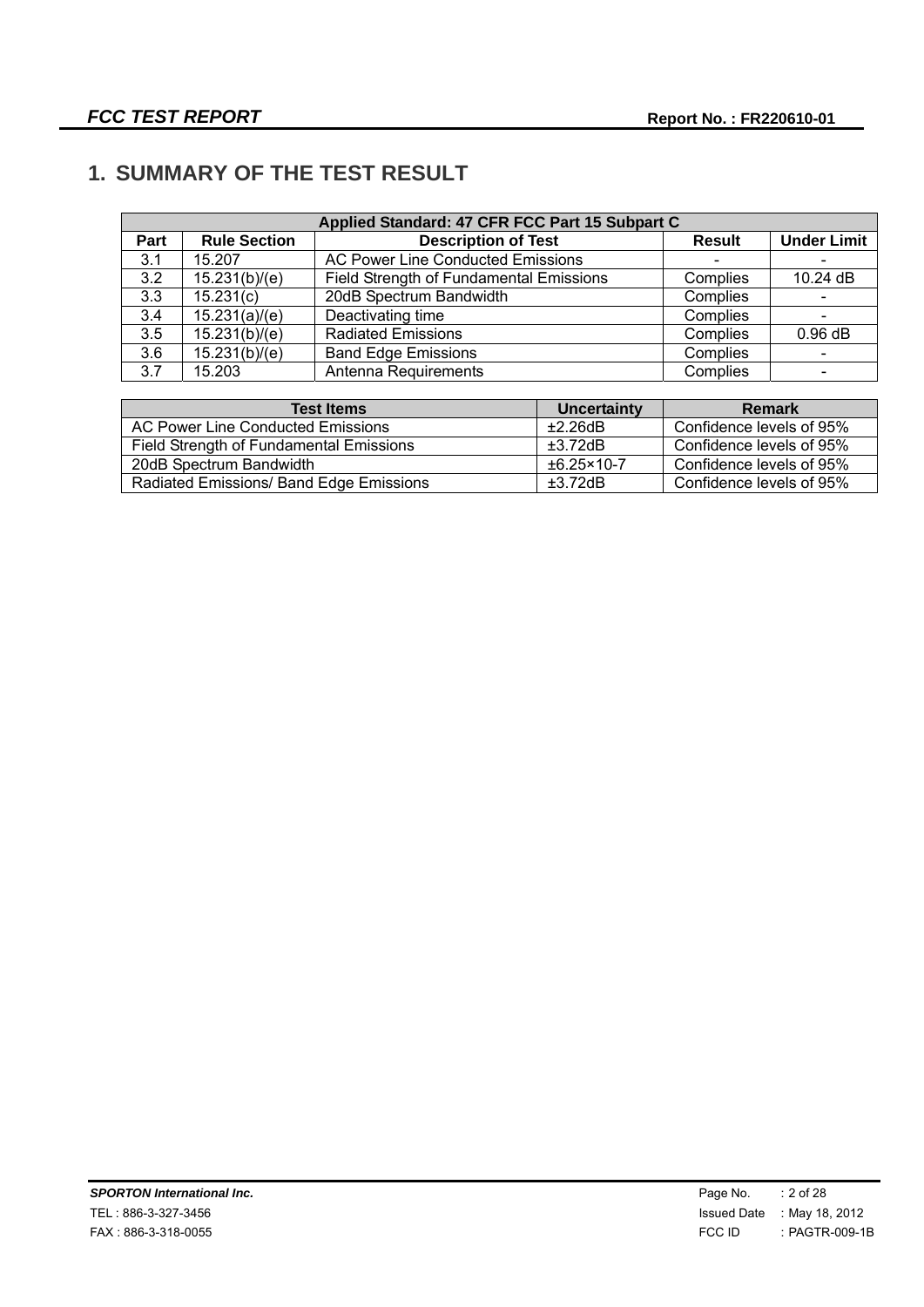## **2. GENERAL INFORMATION**

#### **2.1 Product Details**

For more detailed features description, please refer to the manufacturer's specifications or user's manual.

| <b>Items</b>                    | <b>Description</b>           |
|---------------------------------|------------------------------|
| <b>Power Rating</b>             | 12Vdc from Battery           |
| Modulation                      | ASK                          |
| <b>Frequency Range</b>          | 315 MHz                      |
| <b>Channel Number</b>           |                              |
| Channel Band Width (99%)        | 80 kHz                       |
| Max. Fundamental Field Strength | 65.37 dBuV/m at 3m (Average) |
| Antenna                         | <b>Integrated Antenna</b>    |

## **2.2 Table for Carrier Frequencies**

| <b>Frequency</b><br><b>Band</b> | ' No.<br><b>Channel.</b> | encv              |
|---------------------------------|--------------------------|-------------------|
| 215.<br>, MHz                   |                          | MHz<br>۹1⊿<br>902 |

#### **2.3 Test Signal Duty Cycle**

| <b>Modulation Mode</b><br>Duty Factor $[dB] = (20 log x); x = duty cycle$<br>$\boxtimes$<br>$-10.48$<br>Transmissions occur regularly in time – 29.9%<br>◈<br>RRW 1 MHz<br>Marker 1 [T1<br>'VBW 1 MHz<br>$-50.77$ dBm<br>$Ref -10 dBm$<br>10.000000 us<br>*Att 0 dB<br>SWT 100 ms<br>Marker 1 (sec)<br>Set Points (501)<br>Space Time of Point<br><b>VISA</b> session<br>No. of Pulse<br>-10 Offset 1 dB<br>$\circ$<br>2001<br>0.00005<br>458<br>% GPIB1::21:<br>A<br>$-20$<br><b>SGL</b><br>Marker 2 (sec)<br>Set Sweep Time)<br>Mark 1 Point<br><b>FSP &amp; FSL</b><br>1 PK<br>CLRWF<br>0.1<br>0.0229<br>0 <sup>1</sup><br>rRG<br><b>LVL</b><br><b>Total Trace of Points</b><br>Threshold (dBm)<br>Mark 2 Point<br>$= 0$<br>2001<br>2001<br>$-60$<br>Total transmission time bin 458 [0.0299 s];<br>Total period time bin 2001 [0.1 s];<br>Total transmission time 0.0299 s in 0.1 s period<br>Duty cycle = $29.9\%$<br><b>hi la la la la desertazione della chiesistra della contra della</b><br>$-100$<br>$-110$<br>Center 315 MHz<br>$10$ ms/ | <b>Test Signal Duty Cycle (x)</b> |                                                        |
|-----------------------------------------------------------------------------------------------------------------------------------------------------------------------------------------------------------------------------------------------------------------------------------------------------------------------------------------------------------------------------------------------------------------------------------------------------------------------------------------------------------------------------------------------------------------------------------------------------------------------------------------------------------------------------------------------------------------------------------------------------------------------------------------------------------------------------------------------------------------------------------------------------------------------------------------------------------------------------------------------------------------------------------------------------|-----------------------------------|--------------------------------------------------------|
|                                                                                                                                                                                                                                                                                                                                                                                                                                                                                                                                                                                                                                                                                                                                                                                                                                                                                                                                                                                                                                                     |                                   |                                                        |
|                                                                                                                                                                                                                                                                                                                                                                                                                                                                                                                                                                                                                                                                                                                                                                                                                                                                                                                                                                                                                                                     |                                   |                                                        |
| Date: 16.JUN.2012 17:50:17                                                                                                                                                                                                                                                                                                                                                                                                                                                                                                                                                                                                                                                                                                                                                                                                                                                                                                                                                                                                                          |                                   | <b>Close TX Time</b><br><b>Trace Data</b><br>$-50.766$ |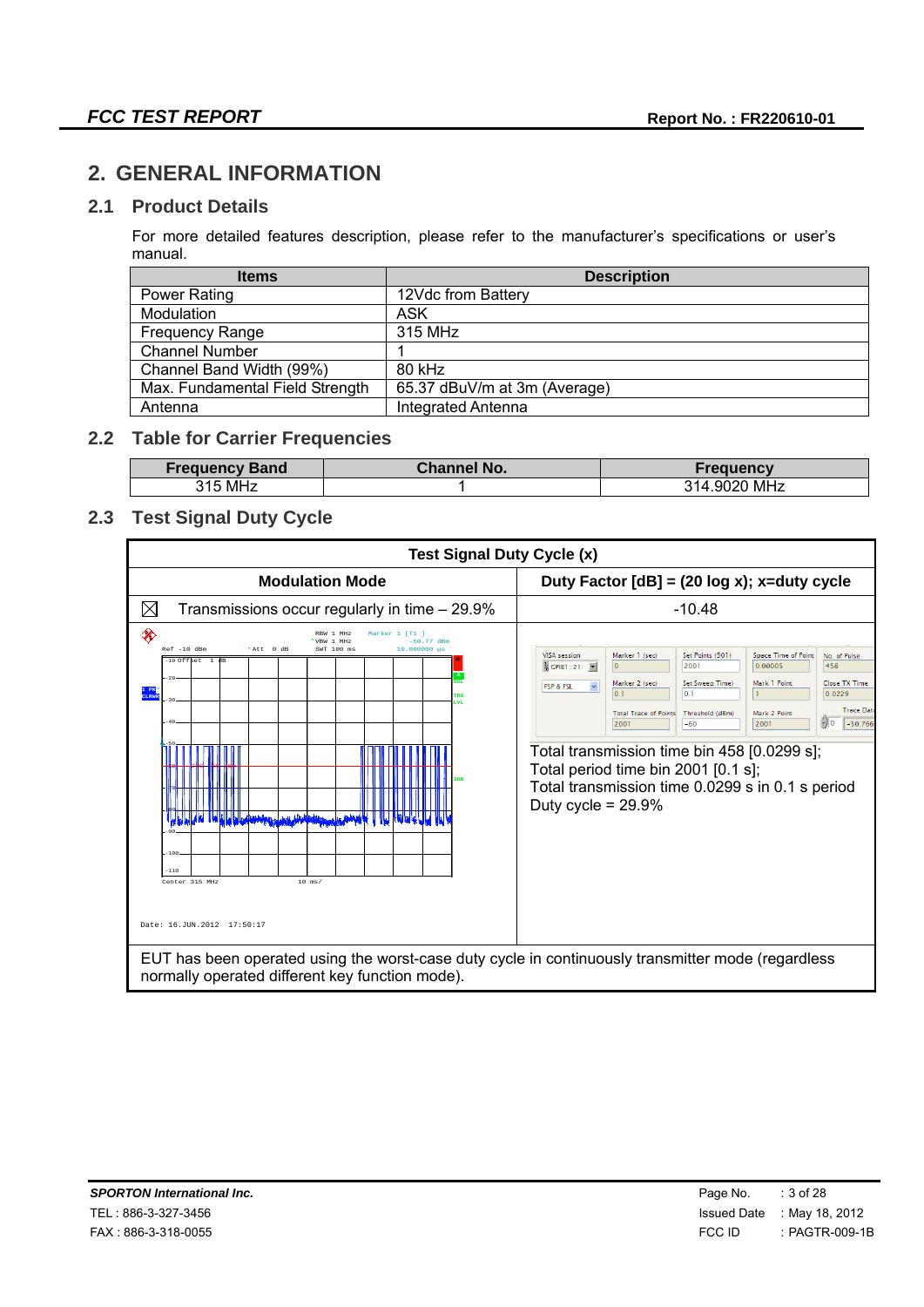#### **2.4 Table for Test Modes**

The following table is a list of the test modes shown in this test report.

| <b>Test Items</b>                                  | <b>Mode</b> | <b>Channel</b> |
|----------------------------------------------------|-------------|----------------|
| AC Power Line Conducted Emissions                  | N/A         | N/A            |
| Field Strength of Fundamental Emissions            | <b>CTX</b>  |                |
| 20dB Spectrum Bandwidth                            |             |                |
| Deactivating Time                                  | Normal Use  |                |
| Radiated Emissions 9kHz~30MHz                      | <b>CTX</b>  |                |
| Radiated Emissions 30MHz~10 <sup>th</sup> Harmonic |             |                |
| <b>Band Edge Emissions</b>                         |             |                |

Note: CTX=continuously transmitter.

#### **2.5 Table for Testing Locations**

| <b>Test Site No.</b>        | <b>Site Category</b> | Location |
|-----------------------------|----------------------|----------|
| TH <sub>01</sub> -HY        | <b>OVEN Room</b>     | Hwa Ya   |
| 03CH02-HY                   | Hwa Ya               |          |
| Sami Angeboje Chamber (SAC) |                      |          |

Semi Anechoic Chamber (SAC).

#### **2.6 Table for Supporting Units**

The EUT was tested alone.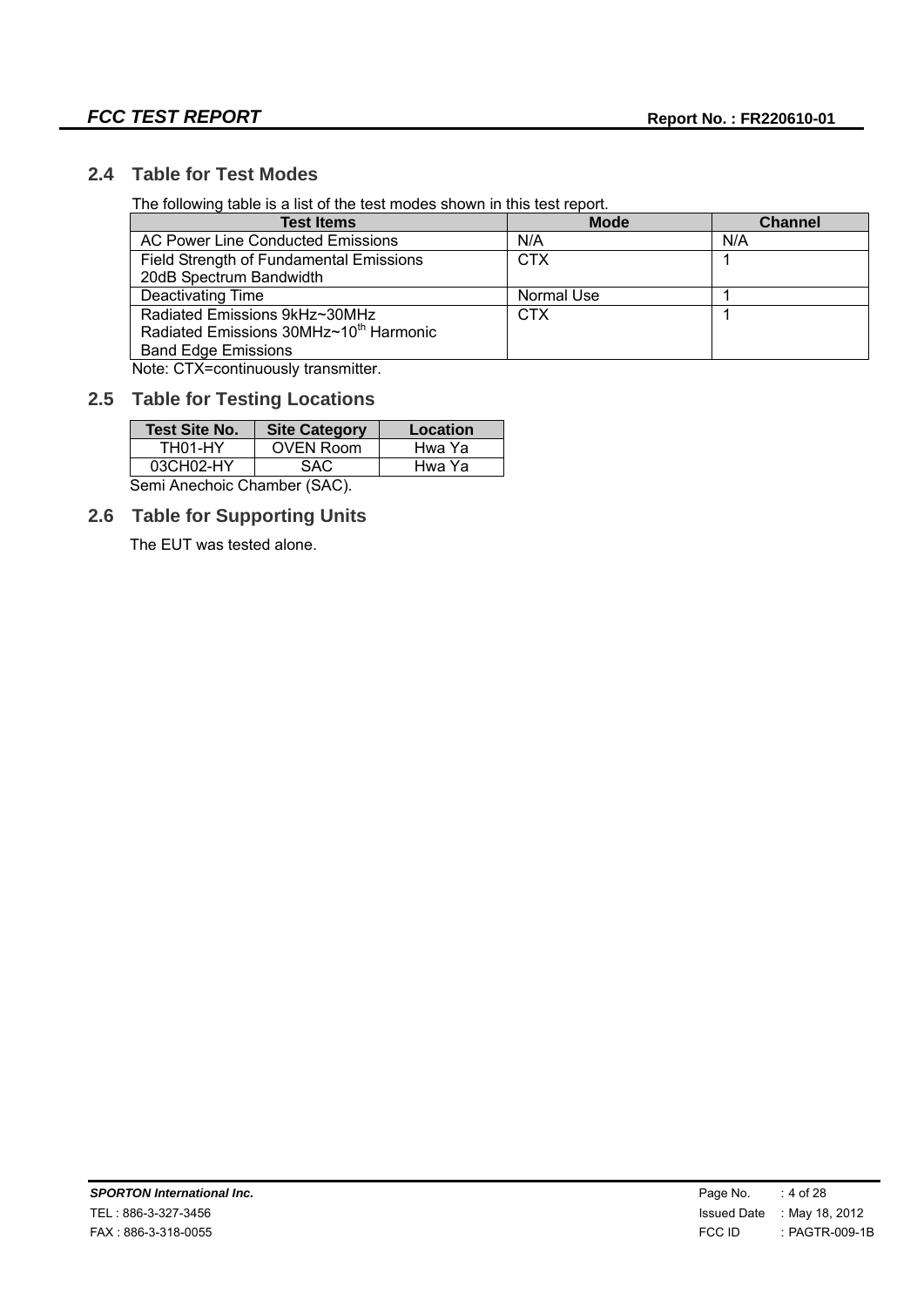## **2.7 Test Configurations**

#### **For radiated emissions 9kHz~1GHz**

|  | <b>EUT</b> |  |
|--|------------|--|
|  |            |  |
|  |            |  |
|  |            |  |

#### **For radiated emissions above 1GHz**

| <b>EUT</b> |  |  |
|------------|--|--|
|------------|--|--|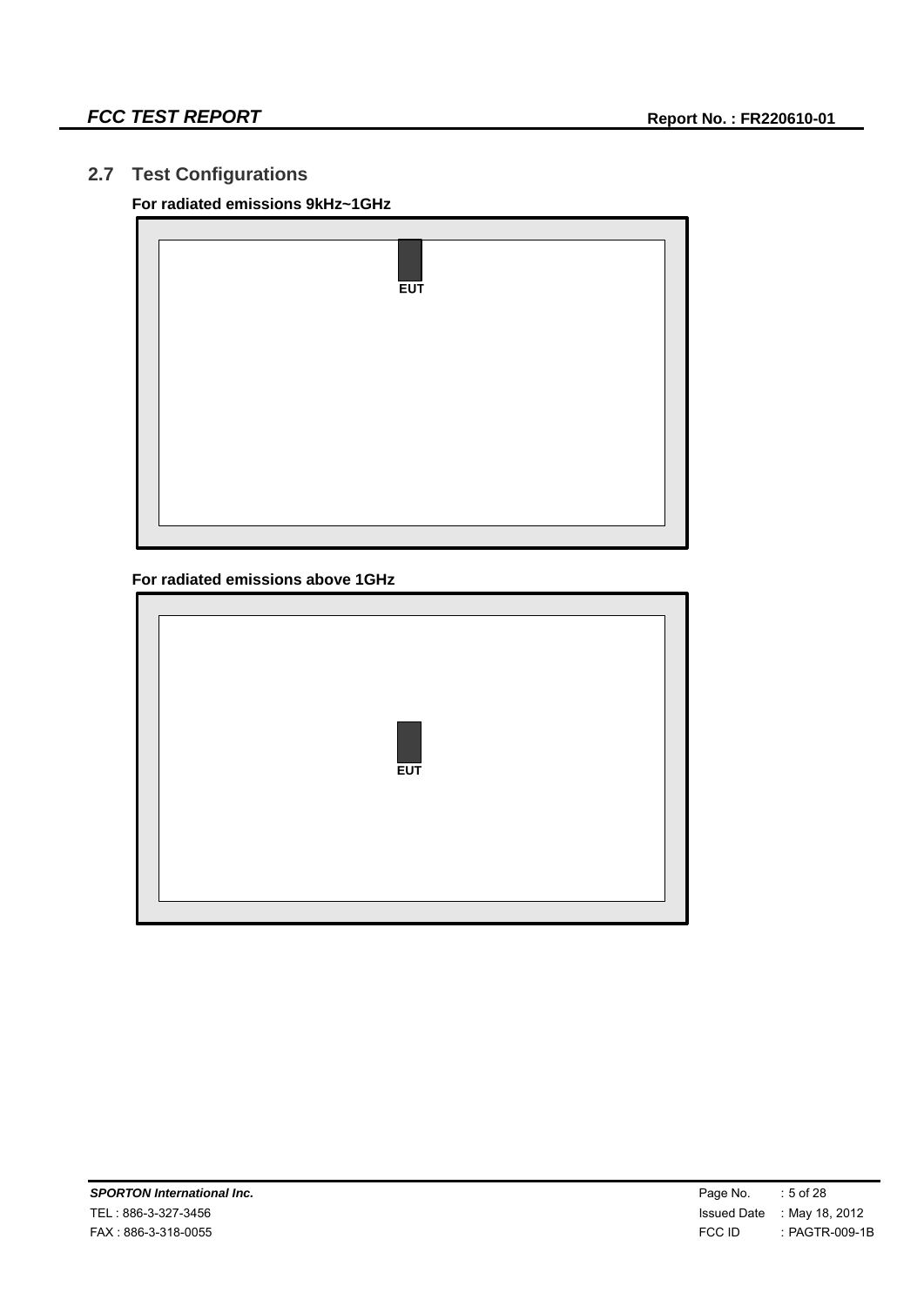## **3. TEST RESULT**

#### **3.1 AC Power Line Conducted Emissions Measurement**

#### **3.1.1 Limit**

For a Low-power Radio-frequency Device which is designed to be connected to the AC power line, the radio frequency voltage that is conducted back onto the AC power line on any frequency or frequencies within the band 150 kHz to 30 MHz shall not exceed below limits table.

| <b>Frequency (MHz)</b> | <b>QP Limit (dBuV)</b> | <b>AV Limit (dBuV)</b> |
|------------------------|------------------------|------------------------|
| $0.15 - 0.5$           | $66 - 56$              | $56 - 46$              |
| 0.5~5                  | 56                     | 46                     |
| $5 - 30$               | 60                     | 50                     |

#### **3.1.2 Measuring Instruments and Setting**

Please refer to section 4 of equipments list in this report.The following table is the setting of the receiver.

| <b>Receiver Parameters</b> | <b>Setting</b> |
|----------------------------|----------------|
| Attenuation                | 10dB           |
| <b>Start Frequency</b>     | $0.15$ MHz     |
| Stop Frequency             | 30 MHz         |
| IF Bandwidth               | 9 kHz          |

#### **3.1.3 Test Procedures**

- 1. The EUT warm up about 15 minutes then start test.
- 2. Configure the EUT according to ANSI C63.4. The EUT or host of EUT has to be placed 0.4 meter far from the conducting wall of the shielding room and at least 80 centimeters from any other grounded conducting surface.
- 3. Connect EUT or host of EUT to the power mains through a line impedance stabilization network (LISN).
- 4. All the support units are connected to the other LISNs. The LISN should provide 50uH/50ohms coupling impedance.
- 5. The frequency range from 150 kHz to 30 MHz was searched.
- 6. Set the test-receiver system to Peak Detect Function and Specified Bandwidth with Maximum Hold Mode.
- 7. The measurement has to be done between each power line and ground at the power terminal.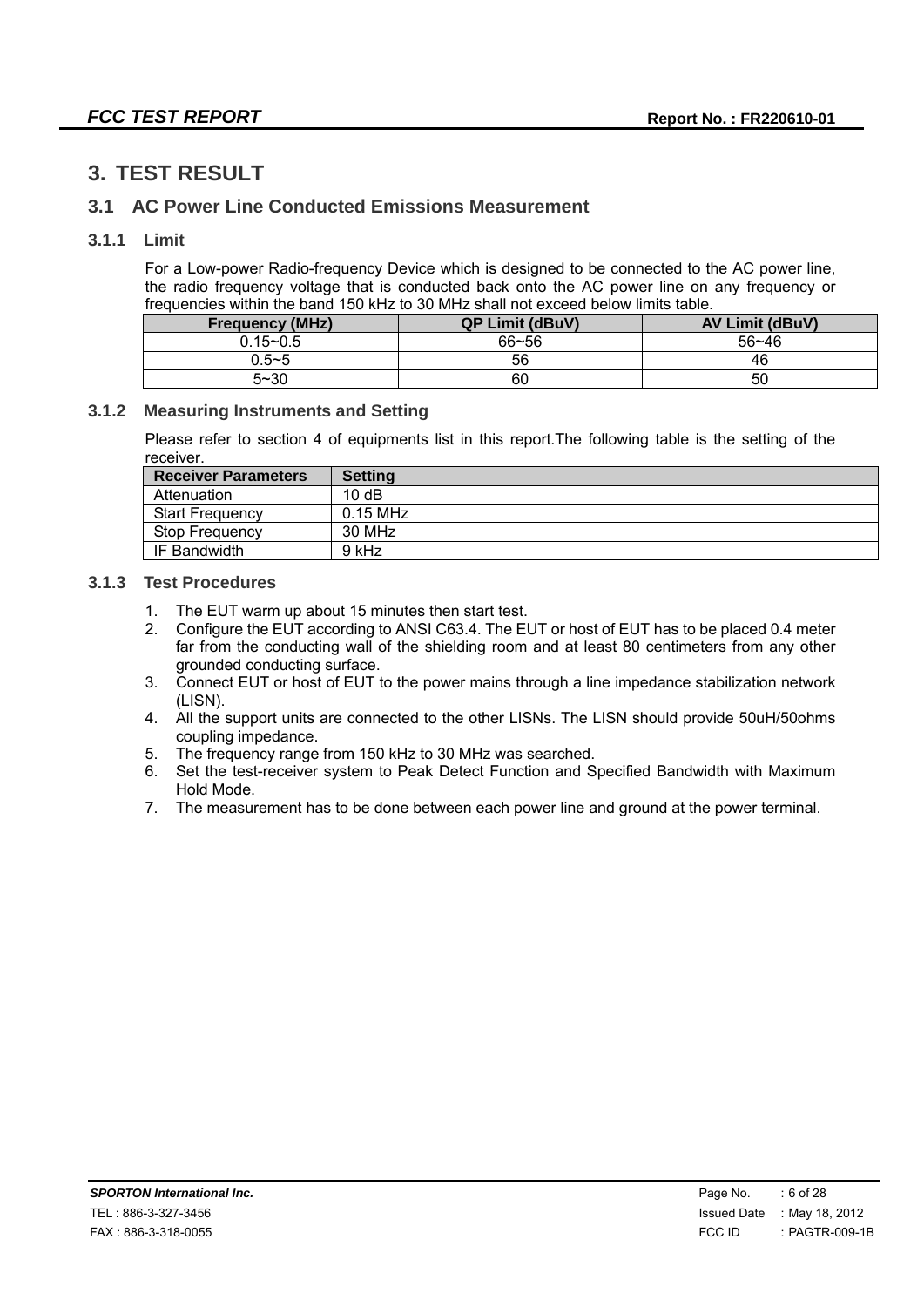#### **3.1.4 Test Setup Layout**



- 1. Interconnecting cables that hang closer than 40 cm to the ground plane shall be folded back and forth in the center forming a bundle 30 to 40 cm long.
- 2. I/O cables that are not connected to a peripheral shall be bundled in the center. The end of the cable may be terminated, if required, using the correct terminating impedance. The overall length shall not exceed 1 m.
- 3. EUT connected to one LISN. Unused LISN measuring port connectors shall be terminated in 50 Ω. LISN can be placed on top of, or immediately beneath, reference ground plane.
	- 3.1 All other equipment powered from additional LISN(s).
	- 3.2 Multiple outlet strip can be used for multiple power cords of non-EUT equipment.
	- 3.3 LISN at least 80cm from nearest part of EUT chassis.
- 4. Cables of hand-operated devices, such as keyboards, mice, etc., shall be placed as for normal use.
- 5. Non-EUT components of EUT system being tested.
- 6. Rear of EUT, including peripherals, shall all be aligned and flush with rear of tabletop.
- 7. Rear of tabletop shall be 40 cm removed from a vertical conducting plane that is bonded to the ground plane.

#### **3.1.5 Test Deviation**

There is no deviation with the original standard.

#### **3.1.6 Results of AC Power Line Conducted Emissions Measurement**

The EUT is battery powered; there is no need to do this testing.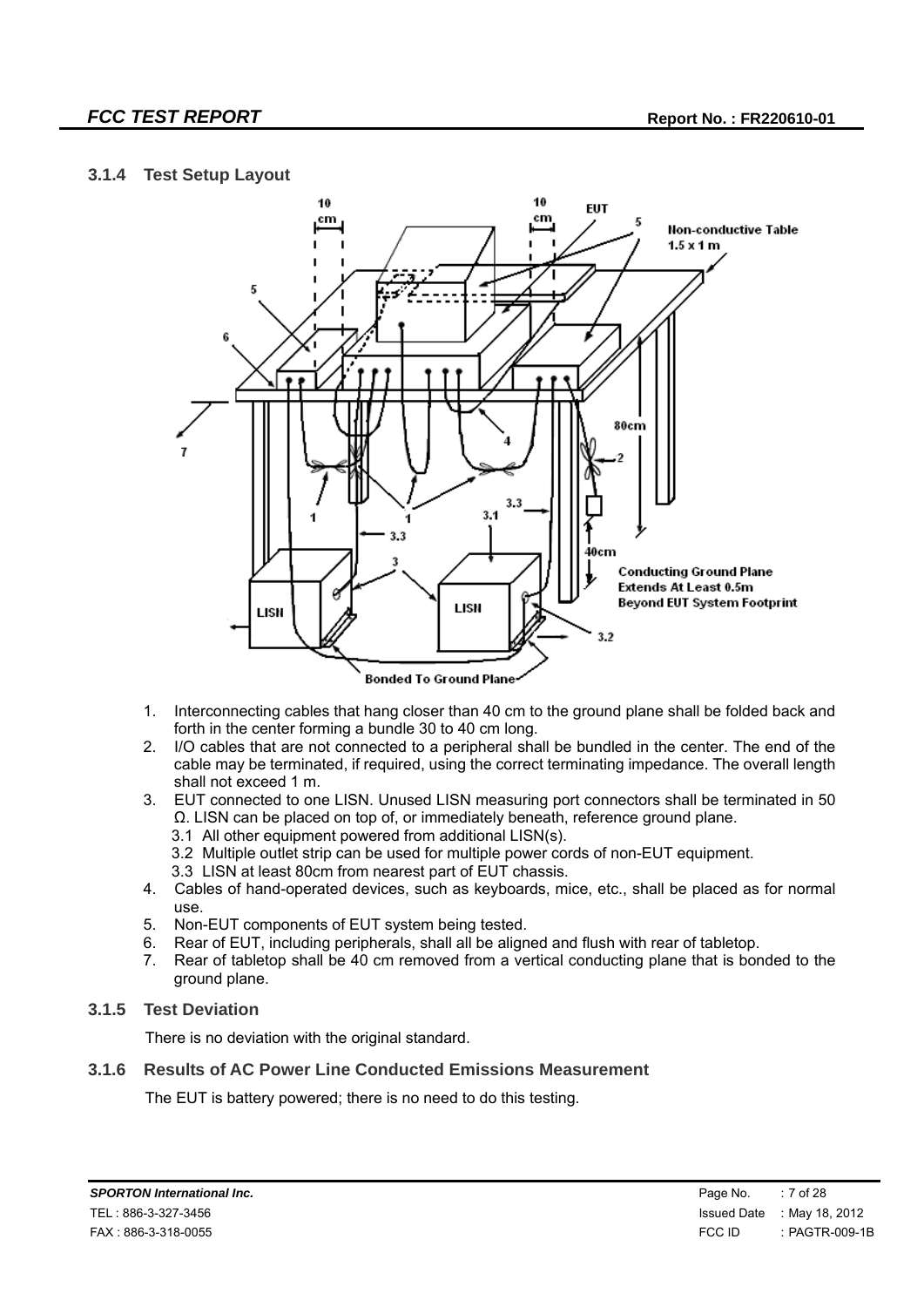### **3.2 Field Strength of Fundamental Emissions Measurement**

#### **3.2.1 Limit**

Devices complying with 47 CFR FCC Part 15 Subpart C, section 15.231(a). The field strength of emissions from intentional radiators at 3 meters operated under this Section shall not exceed the following:

| <b>Frequency Band (MHz)</b> | Fundamental Emissions Limit (uV/m) at 3m |
|-----------------------------|------------------------------------------|
| 40.66-40.70                 | 2250                                     |
| 70-130                      | 1250                                     |
| 130-174                     | 1250-3750(**)                            |
| 174-260                     | 3750                                     |
| 260-470                     | 3750-12500(**)                           |
| Above 470                   | 12500                                    |

\*\*1. Linear interpolations, the formulas for calculating the maximum permitted fundamental field strengths are as follows:

(1) for the band 130 - 174 MHz,  $\mu$ V/m at 3 meters = 56.81818×(operating frequency, MHz) - 6136.3636; (2) for the band 260 - 470 MHz,  $\mu$ V/m at 3 meters = 41.6667×(operating frequency, MHz) -7083.3333. So the field strength of emission limits have been calculated in below table.

| <b>Carrier Frequency (MHz)</b> | Fundamental Emissions Limit (dBuV/m) at 3m |
|--------------------------------|--------------------------------------------|
| 314.9020 MHz                   | 75.62 (Average)                            |
| 314.9020 MHz                   | 95.62 (Peak)                               |

#### **3.2.2 Measuring Instruments and Setting**

Please refer to section 4 of equipments list in this report.The following table is the setting of the receiver.

| <b>Receiver Parameter</b> | <b>Setting</b>               |
|---------------------------|------------------------------|
| Attenuation               | Auto                         |
| Center Frequency          | <b>Fundamental Frequency</b> |
| <b>RB</b>                 | 120 kHz                      |
| Detector                  | Peak / Average               |

#### **3.2.3 Test Procedures**

- 1. Configure the EUT according to ANSI C63.4. The EUT was placed on the top of the turntable 0.8 meter above ground. The phase center of the receiving antenna mounted on the top of a height-variable antenna tower was placed 3 meters far away from the turntable.
- 2. Power on the EUT and all the supporting units. The turntable was rotated by 360 degrees to determine the position of the highest radiation.
- 3. The height of the broadband receiving antenna was varied between one meter and four meters above ground to find the maximum emissions field strength of both horizontal and vertical polarization.
- 4. For each suspected emissions, the antenna tower was scan (from 1 M to 4 M) and then the turntable was rotated (from 0 degree to 360 degrees) to find the maximum reading.
- 5. For Fundamental emissions, use the receiver to measure peak and average reading.
- 6. When the radiated emissions limits are expressed in terms of the average value of the emissions, and pulsed operation is employed, the measurement field strength shall be determined by averaging over one complete pulse train, including blanking intervals, as long as the pulse train does not exceed 0.1 seconds. As an alternative (provided the transmitter operates for longer than 0.1 seconds) or in cases where the pulse train exceeds 0.1 seconds, the measured field strength shall be determined from the average absolute voltage during a 0.1 second interval during which the field strength is at its maximum value.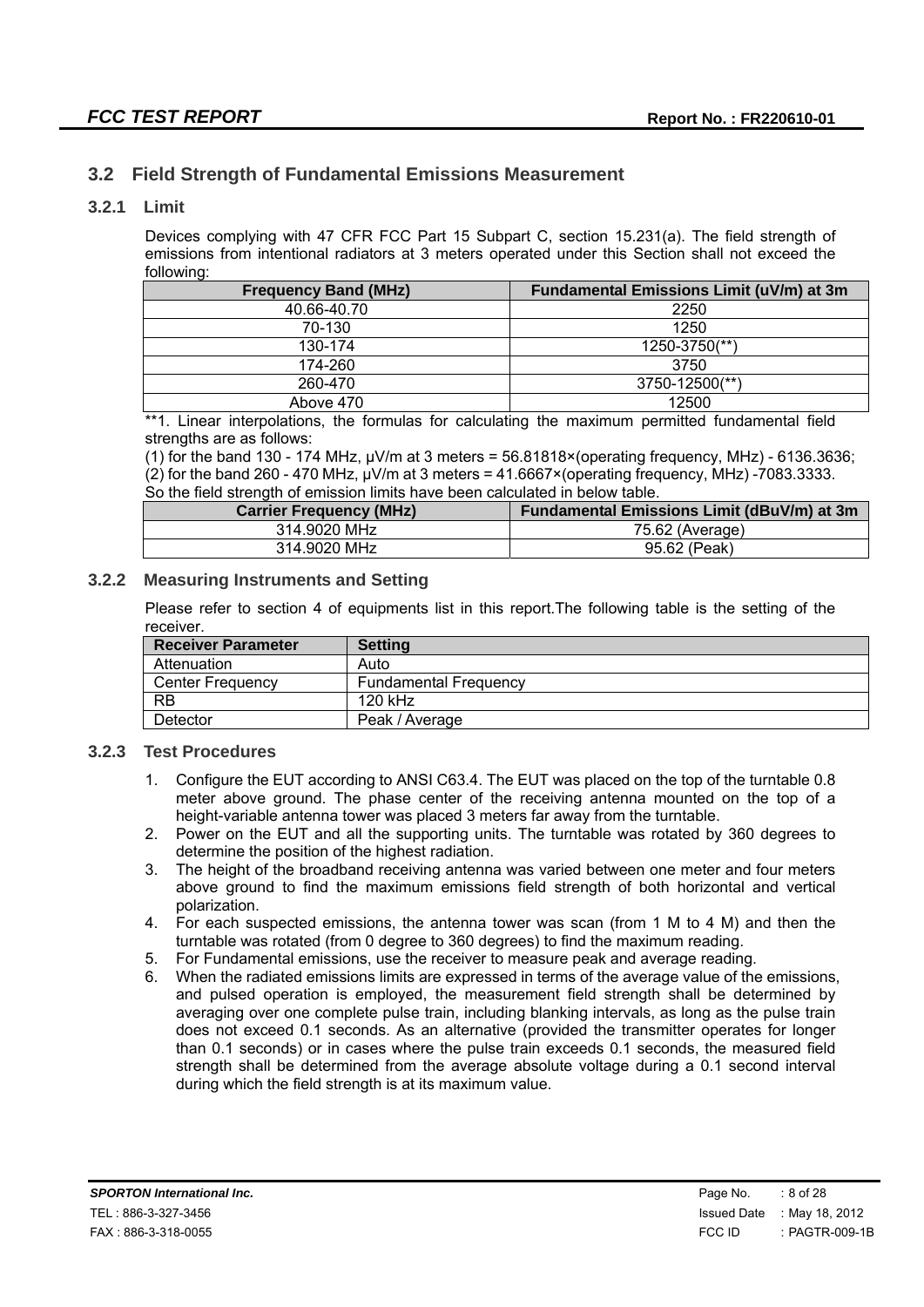#### **3.2.4 Test Setup Layout**



#### **3.2.5 Test Deviation**

There is no deviation with the original standard.

#### **3.2.6 EUT Operation during Test**

The EUT was manually operated to be in transmitting mode.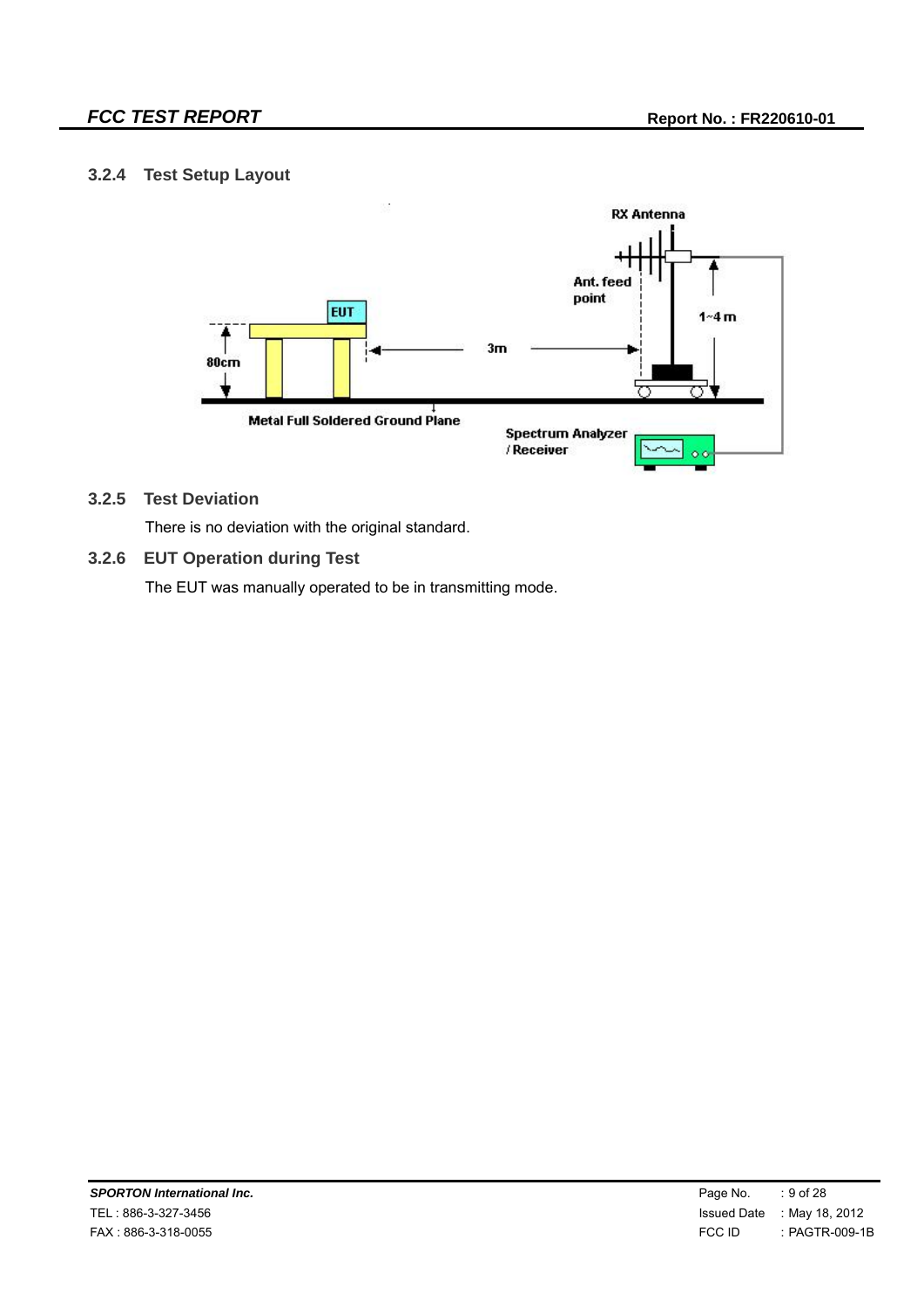## **3.2.7 Test Result of Field Strength of Fundamental Emissions Final Test Date** Mar. 27, 2012 **Test Site No.** 03CH02-HY **Temperature 24.1℃ Humidity 67%**<br> **Test Engineer** Streak **Configurations** Channel 1



|                |         | Freq Level | Over<br>Limit | Limit                       |       | ReadAntenna<br>Line Level Factor |      | <b>Cable Preamp</b> | <b>Loss Factor Remark</b> | Ant<br>Pos<br>n an an a | Table<br>Pos |
|----------------|---------|------------|---------------|-----------------------------|-------|----------------------------------|------|---------------------|---------------------------|-------------------------|--------------|
|                |         | Miz dBuV/m |               | $dB$ $d$ BuV/m              | dBuV  | dB/m                             | dB   | dB                  |                           | сm                      | deg          |
|                | 314.870 |            |               | $74.87 - 20.75$ 95.62 85.17 |       | 13.93                            | 3.03 | <b>27.26 Peak</b>   |                           | ---                     |              |
| $\overline{2}$ | 314.870 |            |               | $65.37 - 10.25$ 75.62       | 75.67 | 13.93                            | 3.03 |                     | 27.26 Average             | The State               |              |

#### Note:

For pulsed transmitter emissions, average measurements are dependent on the pulse width or pulse train characteristics. Following as formula:

Average emission = peak emission + 20 log (duty cycle); duty cycle = on time/100 ms period = 29.9%. Average emission =  $74.87 - 10.48 = 64.39$  dBuV/m at 3m under limit 75.6 dBuV/m.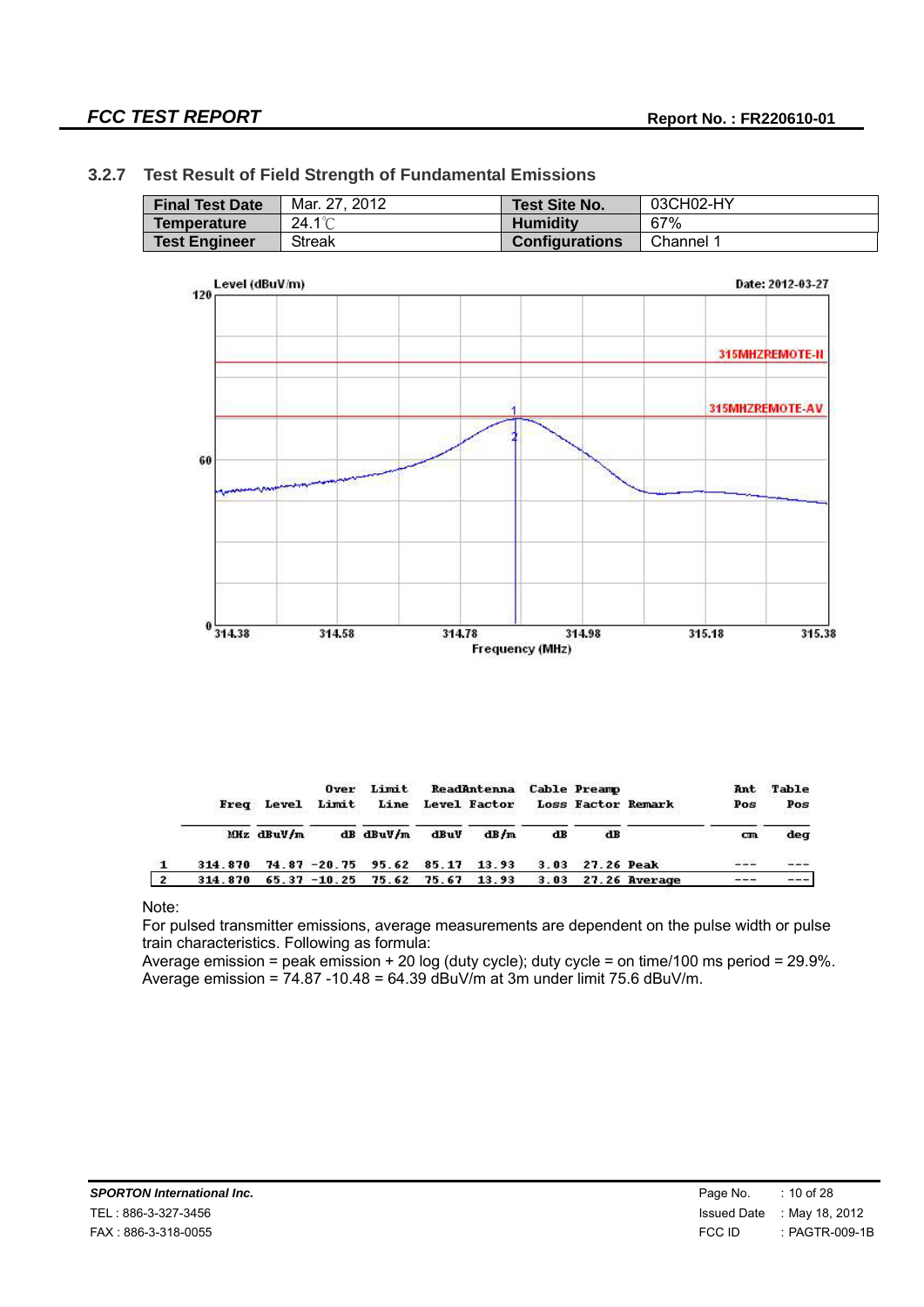#### **3.3 20dB Spectrum Bandwidth Measurement**

#### **3.3.1 Limit**

The bandwidth of the emissions shall be no wider than 0.25% of the center frequency for devices operating above 70 MHz and below 900 MHz. So the emission bandwidth limits have been calcuated in below table.

| <b>Fundamental Frequency</b> | 20dB Bandwidth Limits (kHz) |
|------------------------------|-----------------------------|
| 314.9020 MHz                 | 790                         |

#### **3.3.2 Measuring Instruments and Setting**

Please refer to section 4 of equipments list in this report.The following table is the setting of the Spectrum Analyzer.

| <b>Spectrum Parameters</b> | <b>Setting</b>   |
|----------------------------|------------------|
| Attenuation                | Auto             |
| Span Frequency             | > 20dB Bandwidth |
| <b>RB</b>                  | 10 kHz           |
| VB                         | $10$ kHz         |
| Detector                   | Peak             |
| Trace                      | Max Hold         |
| Sweep Time                 | Auto             |

#### **3.3.3 Test Procedures**

- 1. The transmitter output (antenna port) was connected to the spectrum analyser in peak hold mode.
- 2. The resolution bandwidth of 10 kHz and the video bandwidth of 10 kHz were used.
- 3. Measured the spectrum width with power higher than 20dB below carrier.

#### **3.3.4 Test Setup Layout**



#### **3.3.5 Test Deviation**

There is no deviation with the original standard.

#### **3.3.6 EUT Operation during Test**

The EUT was manually operated to be in transmitting mode.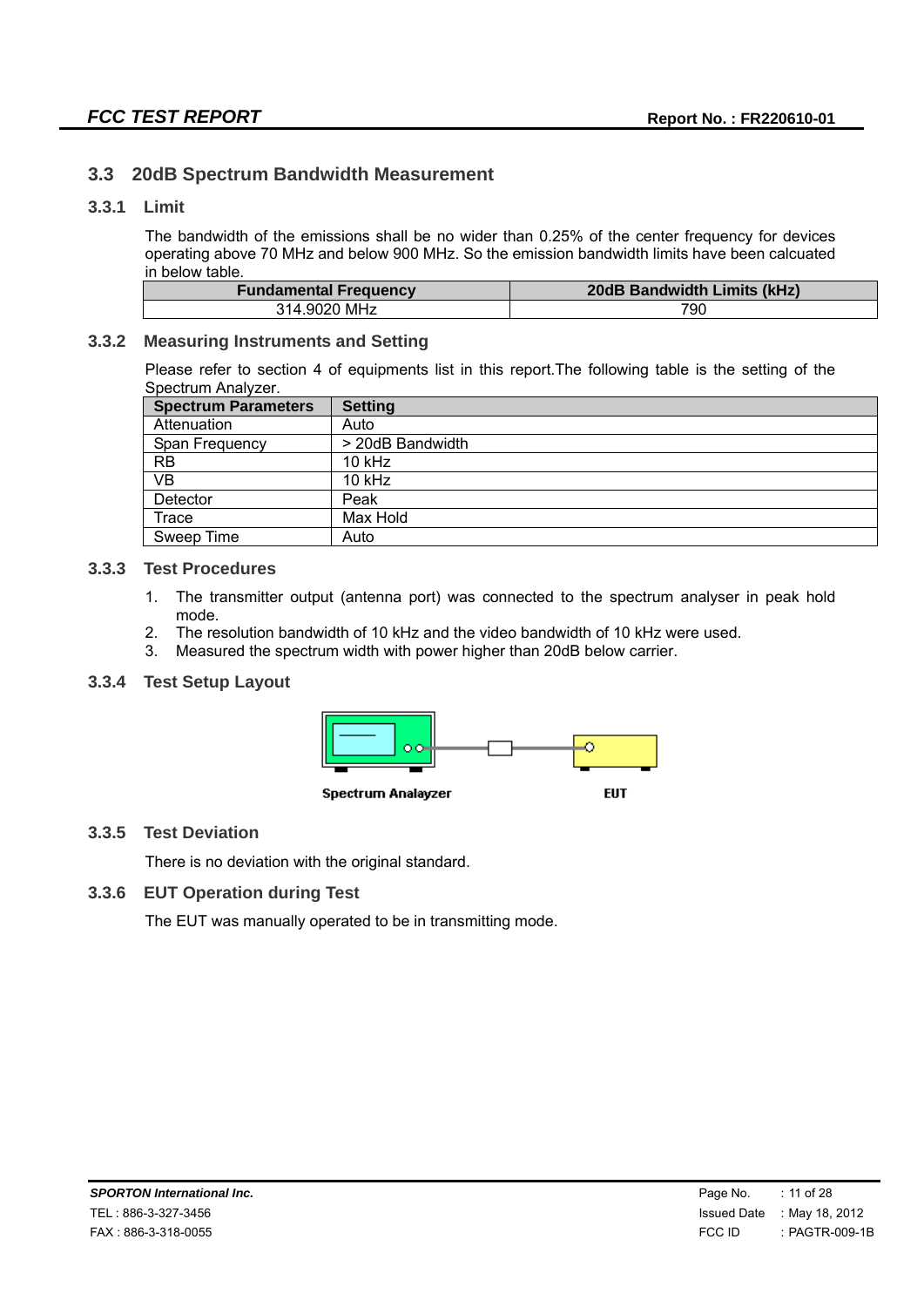## **FCC TEST REPORT Report No. : FR220610-01**

#### **3.3.7 Test Result of 20dB Spectrum Bandwidth**

| <b>Final Test Date</b> | Apr. 17, 2012  | Test Site No.         | TH01-HY   |
|------------------------|----------------|-----------------------|-----------|
| Temperature            | $25.6^{\circ}$ | <b>Humidity</b>       | 39%       |
| <b>Test Engineer</b>   | lan            | <b>Configurations</b> | Channel 1 |

| <b>Frequency</b> | 20dB BW<br>(kHz) | <b>99% OBW</b><br>(kHz) | Limits<br>(MHz) | <b>Test Result</b> |
|------------------|------------------|-------------------------|-----------------|--------------------|
| 314.9020 MHz     | 88.00            | 80.00                   | 0.79            | <b>Complies</b>    |

#### **20 dB Bandwidth Plot on 314.9020 MHz**



Date: 17.APR.2012 09:29:58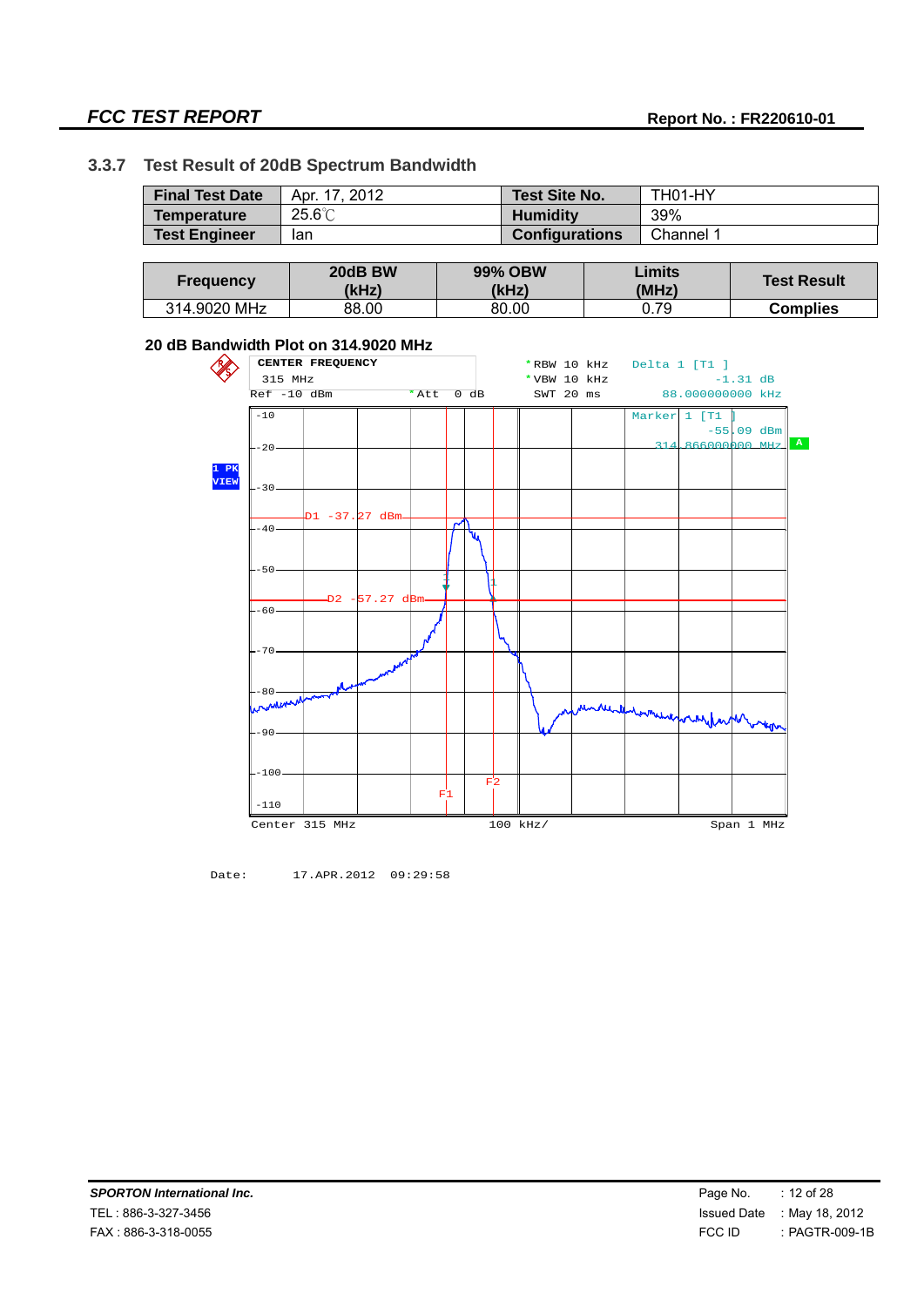

#### **99% Bandwidth Plot on 314.9020 MHz**

Date: 17.APR.2012 09:31:11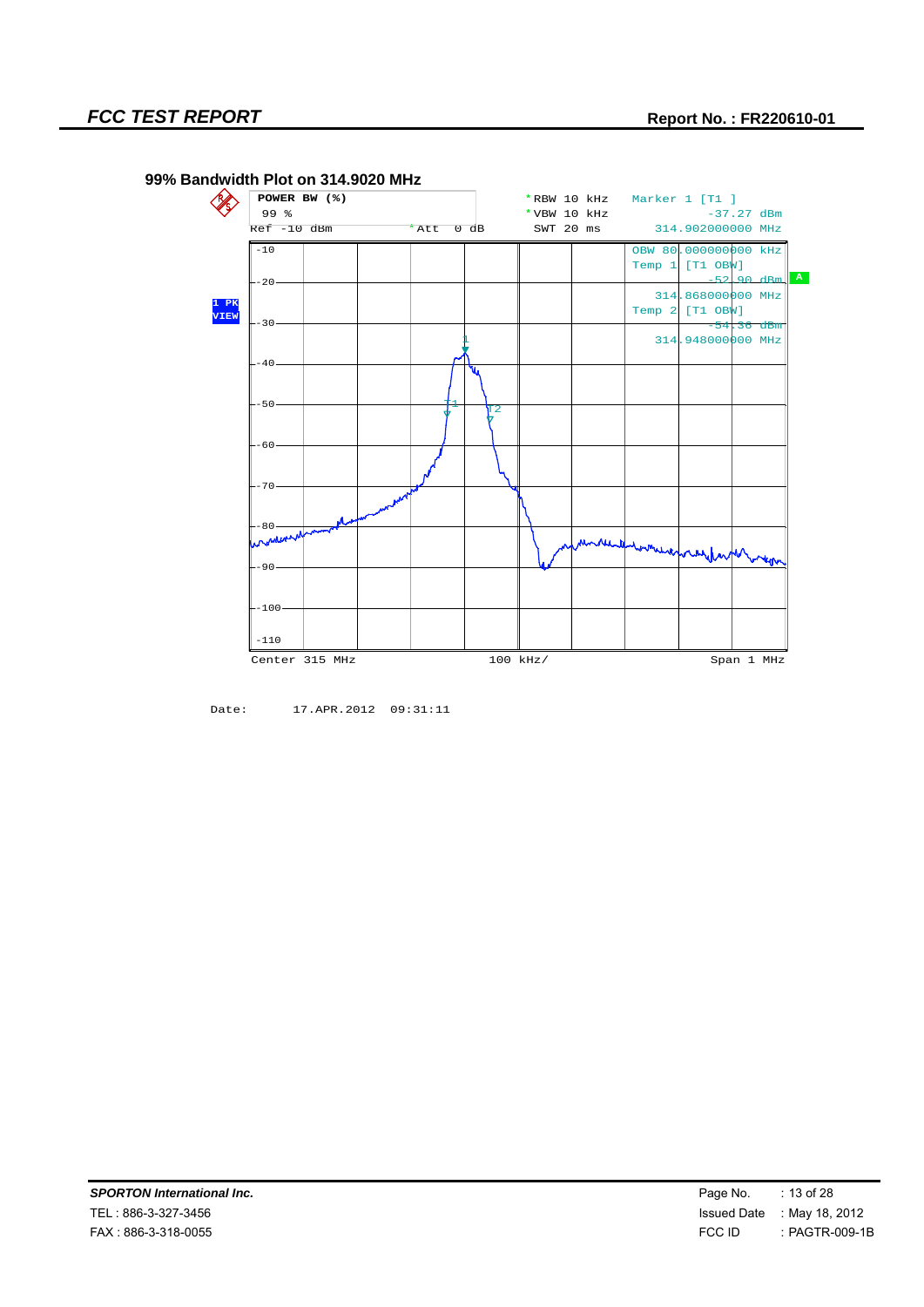#### **3.4 Deactivating Time**

#### **3.4.1 Limit**

A manually operated transmitter shall employ a switch that will automatically deactivate the transmitter within not more than 5 seconds of being released.

#### **3.4.2 Measuring Instruments and Setting**

Please refer to section 4 of equipments list in this report.The following table is the setting of the Spectrum Analyzer.

| <b>Spectrum Parameters</b> | <b>Setting</b> |
|----------------------------|----------------|
| Attenuation                | Auto           |
| Span Frequency             | 0 MHz          |
| <b>RB</b>                  | 1000 kHz       |
| VB                         | 1000 kHz       |
| Detector                   | Peak           |
| Trace                      | Single Trigger |
| Attenuation                | Auto           |

#### **3.4.3 Test Procedures**

- 1. The transmitter output (antenna port) was connected to the spectrum analyser
- 2. Set RBW of spectrum analyzer to 1000kHz and VBW to 1000kHz.
- 3. Use a video trigger with the trigger level set to enable triggering only on full pulses.
- 4. Sweep Time is more than one pulse time.
- 5. Set the center frequency on any frequency would be measure and set the frequency span to zero span.
- 6. Measure the maximum time duration of one single pulse.

#### **3.4.4 Test Setup Layout**



#### **3.4.5 Test Deviation**

There is no deviation with the original standard.

#### **3.4.6 EUT Operation during Test**

The EUT was manually operated to be in transmitting mode.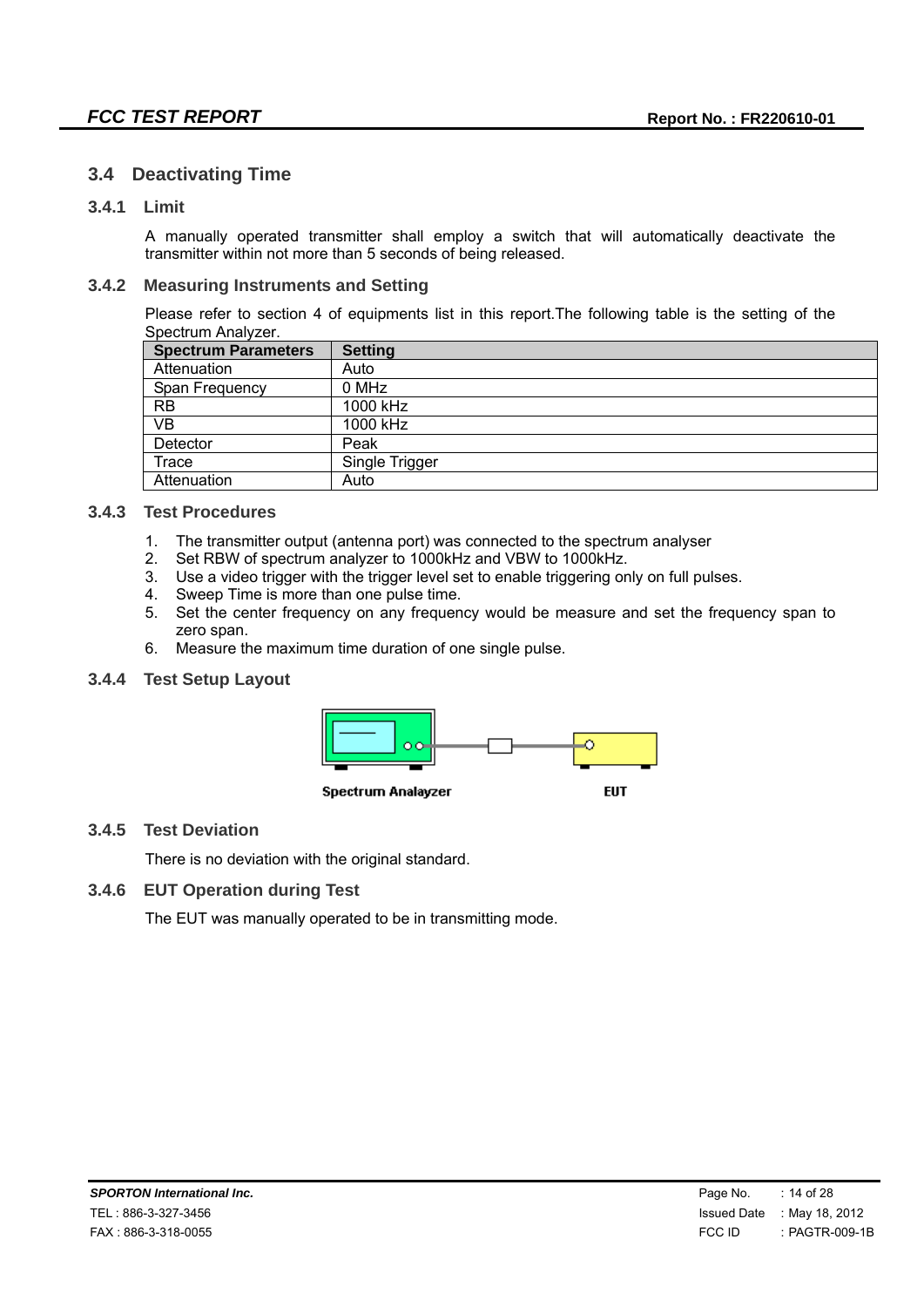#### **3.4.7 Deactivating Time**

| <b>Final Test Date</b> | Apr. 17, 2012    | Test Site No.         | TH01-HY   |
|------------------------|------------------|-----------------------|-----------|
| <b>Temperature</b>     | $25.6^{\circ}$ C | <b>Humidity</b>       | 39%       |
| <b>Test Engineer</b>   | lan              | <b>Configurations</b> | Channel 1 |



Date: 17.APR.2012 09:47:39 Note: The EUT is deactivated immediately after being released.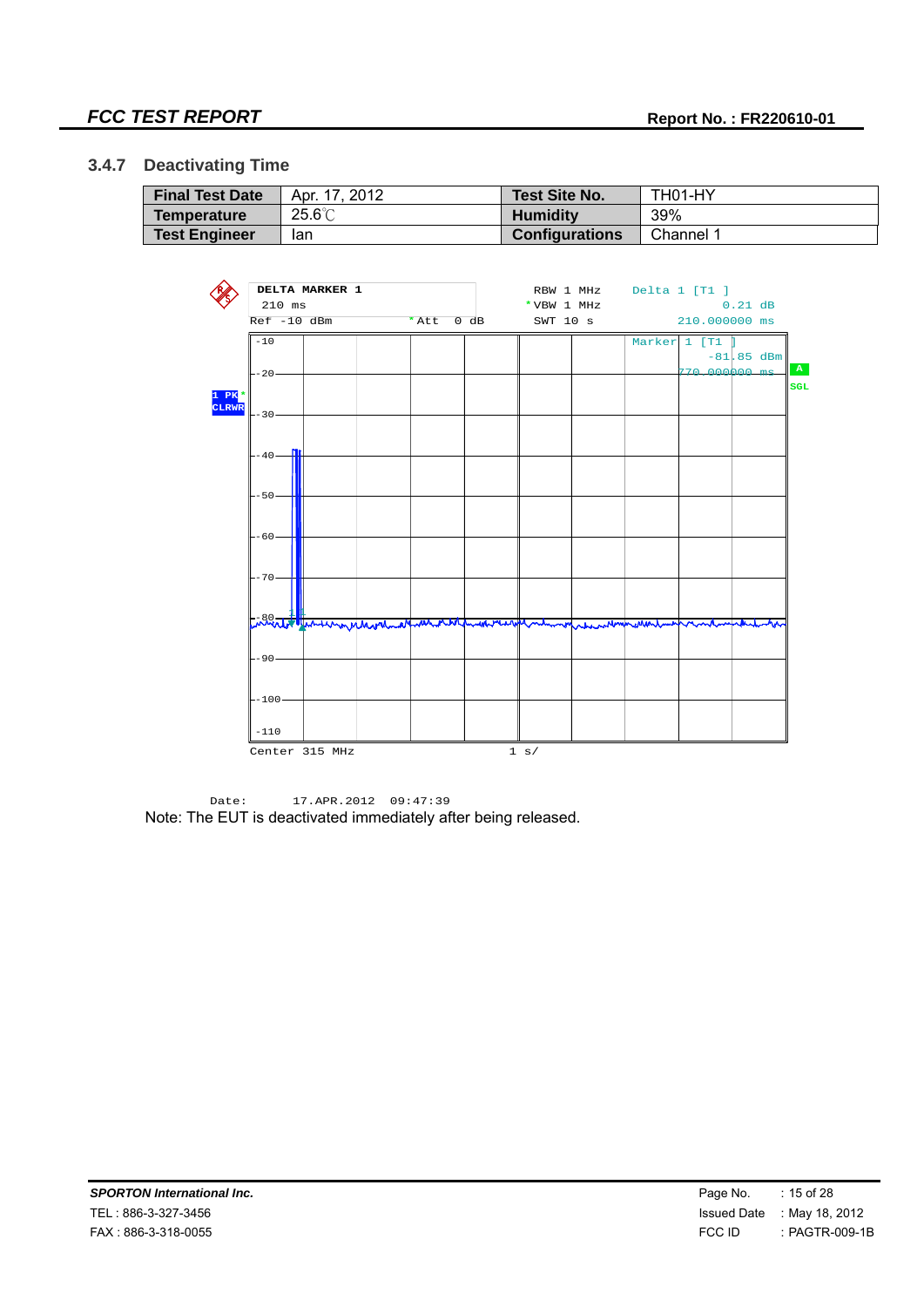### **3.4.8 Test Result of Operation Restriction**

| <b>Periodic Operation Restriction</b>                                                                                                                                                                                                                                                                                                                                                                      | Applicable  | applicant<br><b>Declared by</b> | performance<br><b>Test</b> | Passed      |
|------------------------------------------------------------------------------------------------------------------------------------------------------------------------------------------------------------------------------------------------------------------------------------------------------------------------------------------------------------------------------------------------------------|-------------|---------------------------------|----------------------------|-------------|
| The transmitter is used for                                                                                                                                                                                                                                                                                                                                                                                |             |                                 |                            |             |
| security or safety applications<br>⊠<br>other applications                                                                                                                                                                                                                                                                                                                                                 |             | $\boxtimes$                     |                            |             |
| The transmitter is operated                                                                                                                                                                                                                                                                                                                                                                                |             |                                 |                            |             |
| automatically<br>$\boxtimes$ manually                                                                                                                                                                                                                                                                                                                                                                      |             | ⊠                               |                            |             |
| Periodic operation according to                                                                                                                                                                                                                                                                                                                                                                            |             |                                 |                            |             |
| 47 CFR FCC Part 15 Subpart C $\boxtimes$ 15.231(a)/(e)<br>$\bowtie$                                                                                                                                                                                                                                                                                                                                        |             |                                 |                            |             |
| Only control signals are sent and there is on continuous transmission.                                                                                                                                                                                                                                                                                                                                     | $\boxtimes$ |                                 |                            | $\boxtimes$ |
| (1) A manually operated transmitter shall employ a switch that will automatically<br>deactivate the transmitter within not more than 5 seconds of being released.                                                                                                                                                                                                                                          | $\boxtimes$ |                                 |                            | $\boxtimes$ |
| (2) A transmitter activated automatically shall cease transmission within 5 seconds<br>after activation.                                                                                                                                                                                                                                                                                                   |             |                                 |                            |             |
| (3) Periodic transmissions at regular predetermined intervals are<br>$\boxtimes$ not permitted<br>permitted with total transmission time of two seconds per hour or less (for<br>polling or supervision transmission to determine system integrity of transmitters<br>used in security or safety applications)                                                                                             |             |                                 |                            |             |
| 47 CFR FCC Part 15 Subpart C 15.231(e)                                                                                                                                                                                                                                                                                                                                                                     |             |                                 |                            |             |
| The device is provided with a means for automatically limiting operation so that the<br>duration of each transmissions is not greater than one second and the silent period<br>between transmissions is at least 30 times the duration of the transmission but in<br>no case less than 10 seconds.<br>Note: Result may be based on the applicant declaration (i.e. no test is performed). However, in this |             |                                 |                            |             |

Note: Result may be based on the applicant declaration (i.e. no test is performed). However, in this casethere is no vertification by the test laboratory.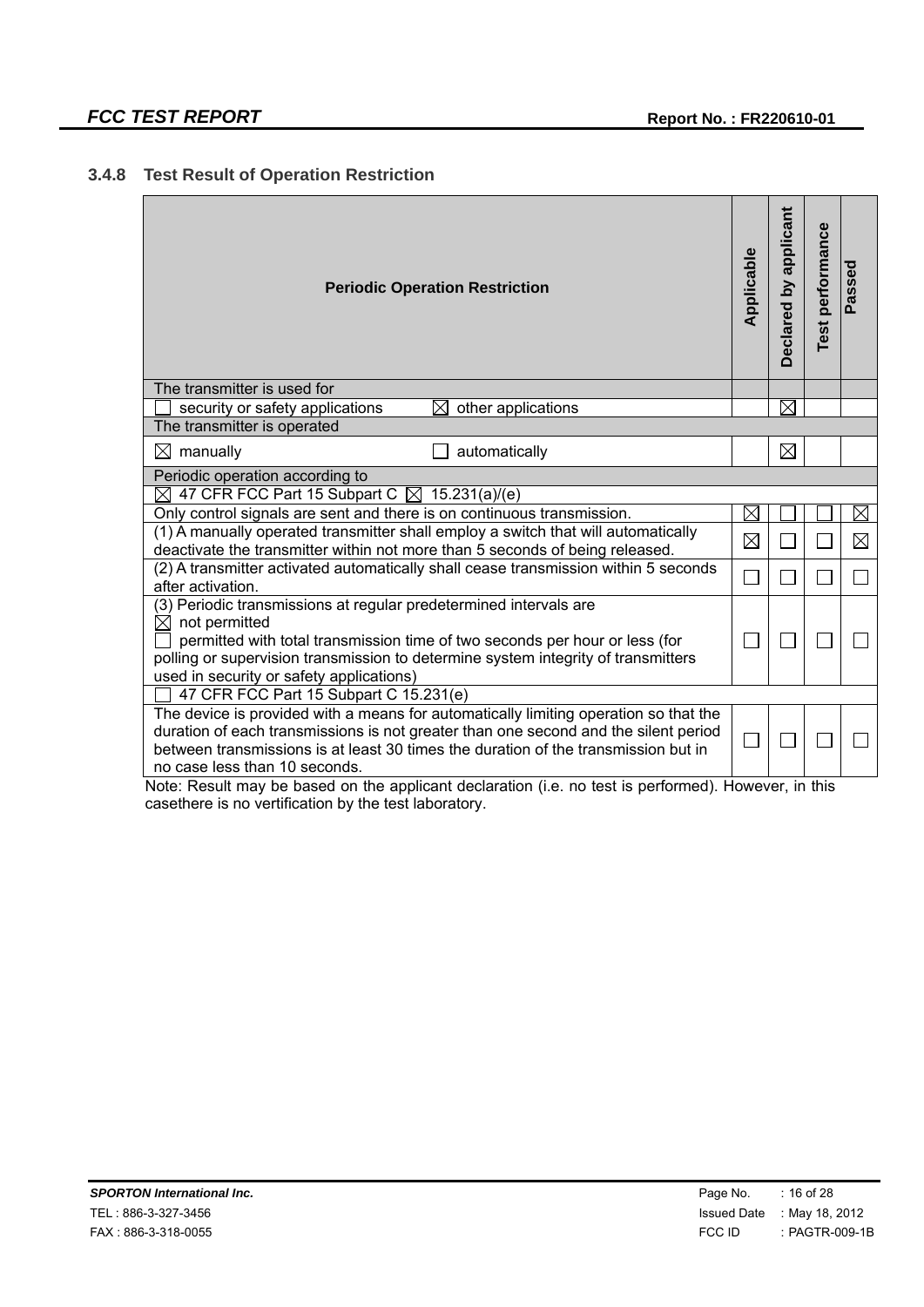#### **3.5 Radiated Emissions Measurement**

#### **3.5.1 Limit**

Devices complying with 47 CFR FCC Part 15 Subpart C, section 15.231(a). The field strength of emissions from intentional radiators at 3 meters operated under this Section shall not exceed the following:

| <b>Frequency Band (MHz)</b> | Spurious Emissions Limit (up/m) at 3m |
|-----------------------------|---------------------------------------|
| 40.66-40.70                 | 225                                   |
| 70-130                      | 125                                   |
| 130-174                     | $125 - 375$ <sup>**</sup> )           |
| 174-260                     | 375                                   |
| 260-470                     | $375 - 1250$ <sup>**</sup> )          |
| Above 470                   | 1250                                  |

\*\*1. Linear interpolations, the formulas for calculating the maximum permitted fundamental field strengths are as follows:

(1) for the band 130 - 174 MHz, μV/m at 3 meters = 56.81818×(operating frequency, MHz) - 6136.3636; (2) for the band 260 - 470 MHz,  $\mu$ V/m at 3 meters = 41.6667×(operating frequency, MHz) - 7083.3333. (3)The maximum permitted unwanted emissions level is 20 dB below the maximum permitted fundamental level. In addition field strength of any emissions which appear inside of the restriction band shall not exceed the general radiated emissions limits in Section 15.209(a).

| <b>Frequencies</b><br>(MHz) | <b>Field Strength</b><br>(micorvolts/meter) | <b>Measurement Distance</b><br>(meters) |
|-----------------------------|---------------------------------------------|-----------------------------------------|
| $0.009 - 0.490$             | 2400/F (kHz)                                | 300                                     |
| $0.490 - 1.705$             | 24000/F (kHz)                               | 30                                      |
| 1.705~30.0                  | 30                                          | 30                                      |
| $30 - 88$                   | 100                                         |                                         |
| 88~216                      | 150                                         |                                         |
| 216~960                     | 200                                         |                                         |
| Above 960                   | 500                                         | 3                                       |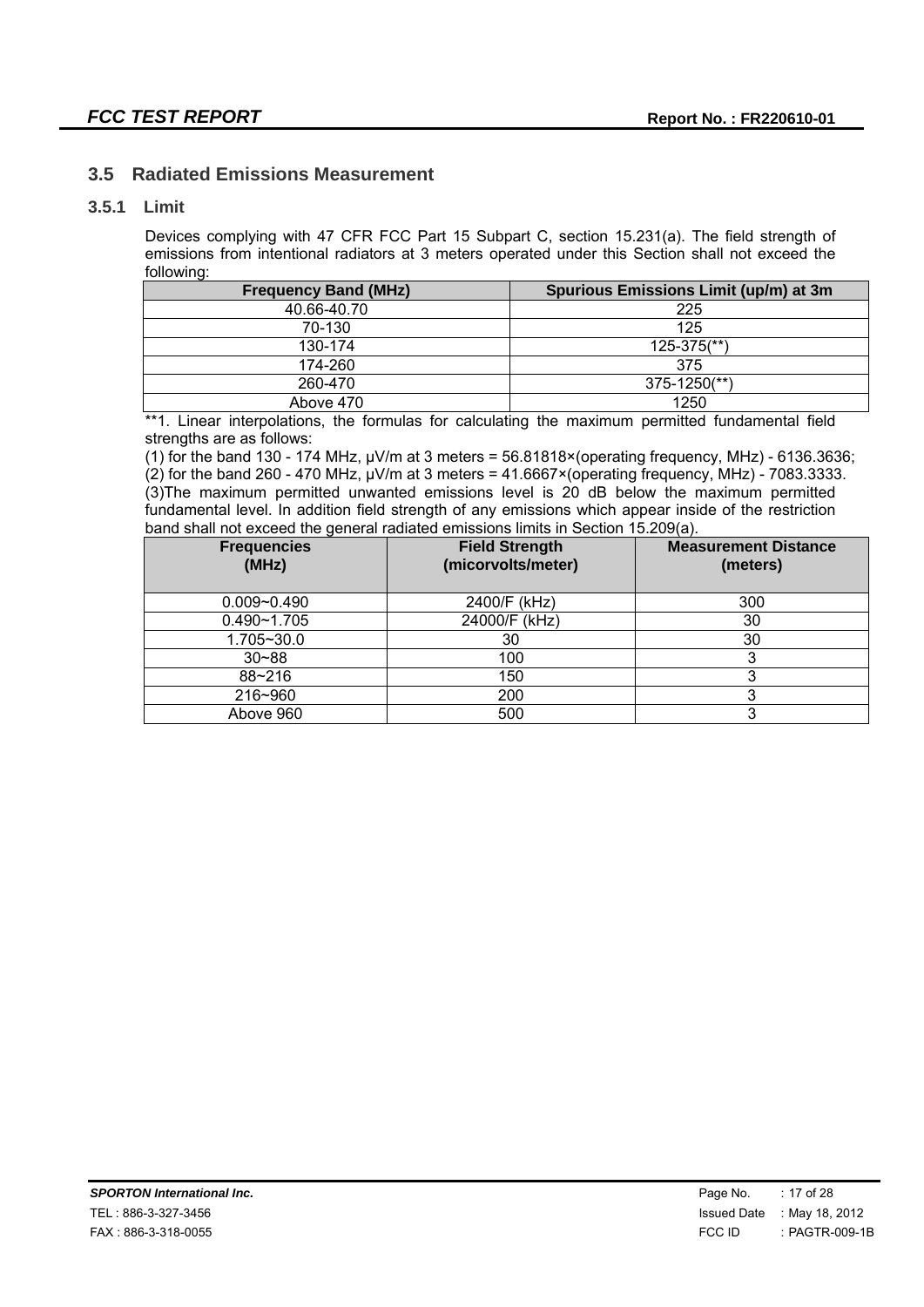#### **3.5.2 Measuring Instruments and Setting**

Please refer to section 4 of equipments list in this report.The following table is the setting of spectrum analyzer and receiver.

| <b>Spectrum Parameter</b>             | <b>Setting</b>                                 |
|---------------------------------------|------------------------------------------------|
| Attenuation                           | Auto                                           |
| <b>Start Frequency</b>                | 1000 MHz                                       |
| Stop Frequency                        | 10th carrier harmonic                          |
| RB / VB (emission in restricted band) | 1MHz / 1MHz for Peak, 1 MHz / 10Hz for Average |
| RB / VB (other emission)              | 1MHz / 1MHz for peak                           |

| <b>Receiver Parameter</b>   | Setting                          |
|-----------------------------|----------------------------------|
| Attenuation                 | Auto                             |
| Start $\sim$ Stop Frequency | 9kHz~150kHz / RB 200Hz for QP    |
| Start $\sim$ Stop Frequency | 150kHz~30MHz / RB 9kHz for QP    |
| Start $\sim$ Stop Frequency | 30MHz~1000MHz / RB 120kHz for QP |

#### **3.5.3 Test Procedures**

- 1. Configure the EUT according to ANSI C63.4. The EUT was placed on the top of the turntable 0.8 meter above ground. The phase center of the receiving antenna mounted on the top of a height-variable antenna tower was placed 3 meters far away from the turntable.
- 2. Power on the EUT and all the supporting units. The turntable was rotated by 360 degrees to determine the position of the highest radiation.
- 3. The height of the broadband receiving antenna was varied between one meter and four meters above ground to find the maximum emissions field strength of both horizontal and vertical polarization.
- 4. For each suspected emissions, the antenna tower was scan (from 1 M to 4 M) and then the turntable was rotated (from 0 degree to 360 degrees) to find the maximum reading.
- 5. Set the test-receiver system to Peak or CISPR quasi-peak Detect Function with specified bandwidth under Maximum Hold Mode.
- 6. For emissions above 1GHz, use 1MHz VBW and RBW for peak reading. Then 1MHz RBW and 10Hz VBW for average reading in spectrum analyzer.
- 7. When the radiated emissions limits are expressed in terms of the average value of the emissions, and pulsed operation is employed, the measurement field strength shall be determined by averaging over one complete pulse train, including blanking intervals, as long as the pulse train does not exceed 0.1 seconds. As an alternative (provided the transmitter operates for longer than 0.1 seconds) or in cases where the pulse train exceeds 0.1 seconds, the measured field strength shall be determined from the average absolute voltage during a 0.1 second interval during which the field strength is at its maximum value.
- 8. If the emissions level of the EUT in peak mode was 3 dB lower than the average limit specified. then testing will be stopped and peak values of EUT will be reported, otherwise, the emissions which do not have 3 dB margin will be repeated one by one using the quasi-peak method for below 1GHz.
- 9. For testing above 1GHz, the emissions level of the EUT in peak mode was lower than average limit (that means the emissions level in peak mode also complies with the limit in average mode), then testing will be stopped and peak values of EUT will be reported, otherwise, the emissions will be measured in average mode again and reported.
- 10. In case the emission is lower than 30MHz, loop antenna has to be used for measurement and the recorded data should be QP measured by receiver. High – Low scan is not required in this case.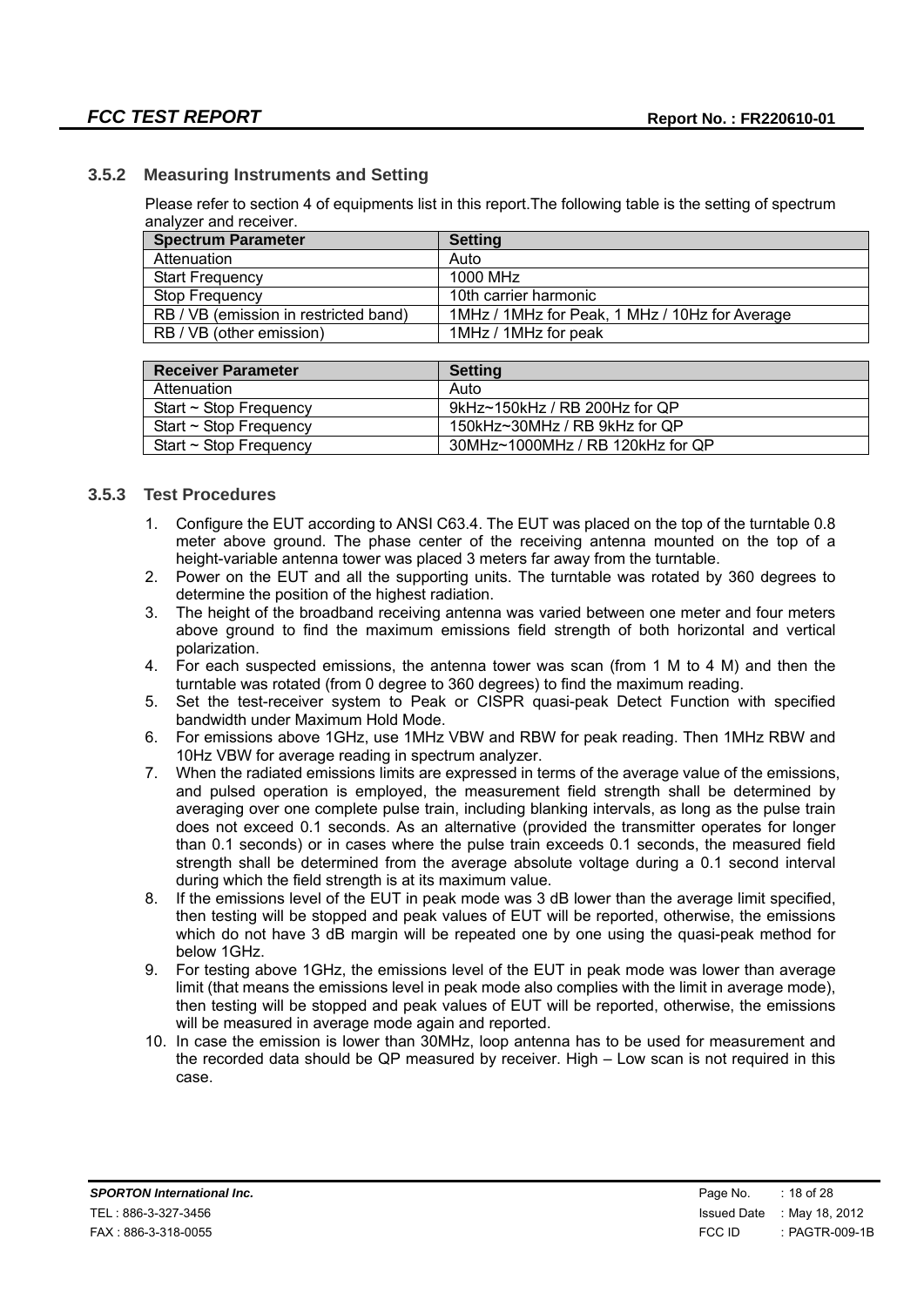#### **3.5.4 Test Setup Layout**

#### **For radiated emissions below 30MHz**



#### **3.5.5 Test Deviation**

There is no deviation with the original standard.

#### **3.5.6 EUT Operation during Test**

The EUT was manually operated to be in transmitting mode.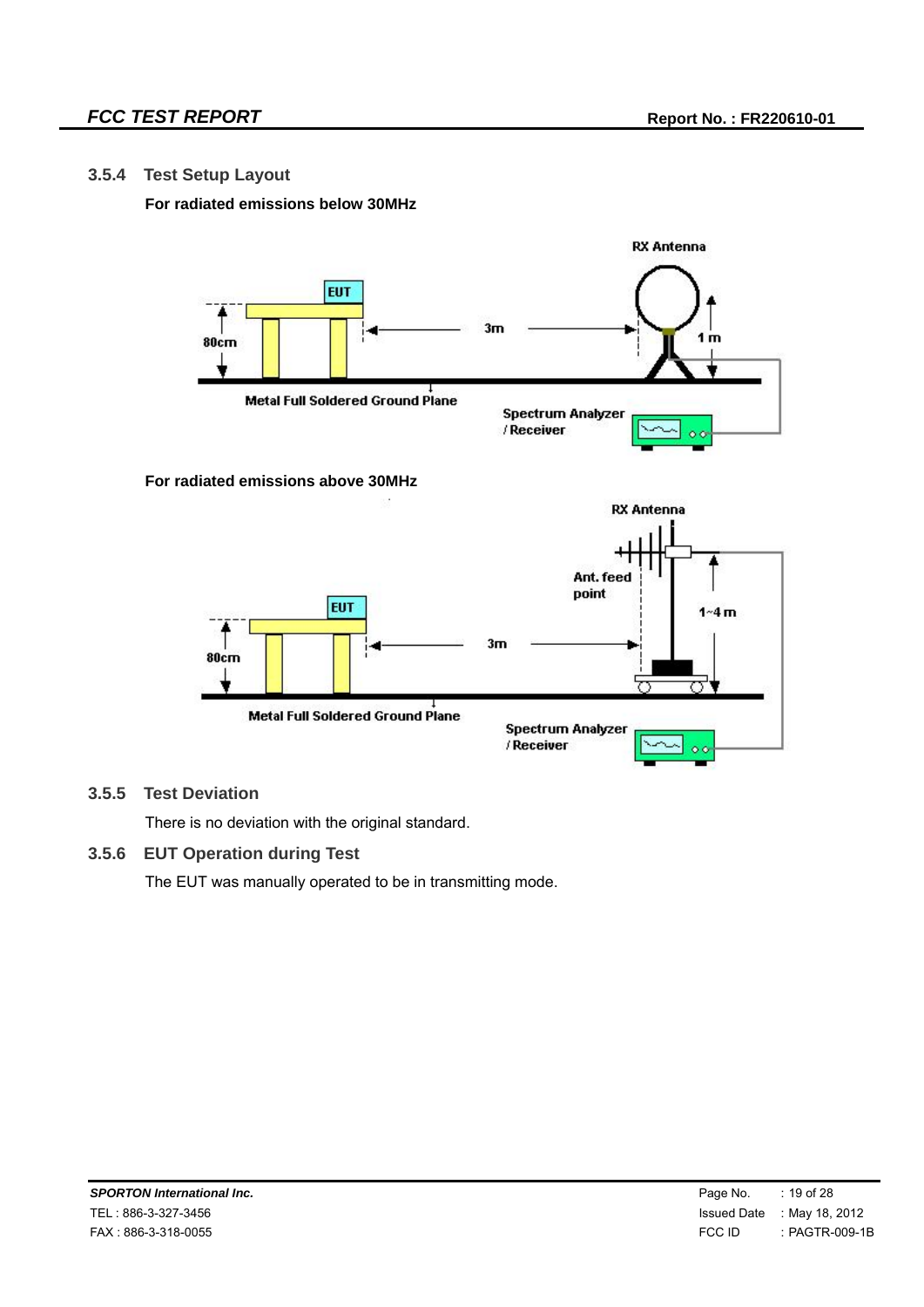## **FCC TEST REPORT Report No. : FR220610-01**

#### **3.5.7 Results of Radiated Emissions (9kHz~30MHz)**

| <b>Final Test Date</b> | Mar. 27, 2012    |                   | <b>Test Site No.</b>  | 03CH02-HY         |               |
|------------------------|------------------|-------------------|-----------------------|-------------------|---------------|
| <b>Temperature</b>     | $24.1^{\circ}$ C | <b>Humidity</b>   |                       | 67%               |               |
| <b>Test Engineer</b>   | <b>Streak</b>    |                   | <b>Configurations</b> | Channel 1         |               |
|                        |                  |                   |                       |                   |               |
| Freq.                  | Level            | <b>Over Limit</b> |                       | <b>Limit Line</b> | <b>Remark</b> |
|                        |                  |                   |                       |                   |               |
| (MHz)                  | (dBuV)           | (dB)              |                       | (dBuV)            |               |

Note:

The amplitude of spurious emissions which are attenuated by more than 20 dB below the permissible value has no need to be reported.

Distance extrapolation factor = 40 log (specific distance / test distance) (dB);

Limit line = specific limits (dBuV) + distance extrapolation factor.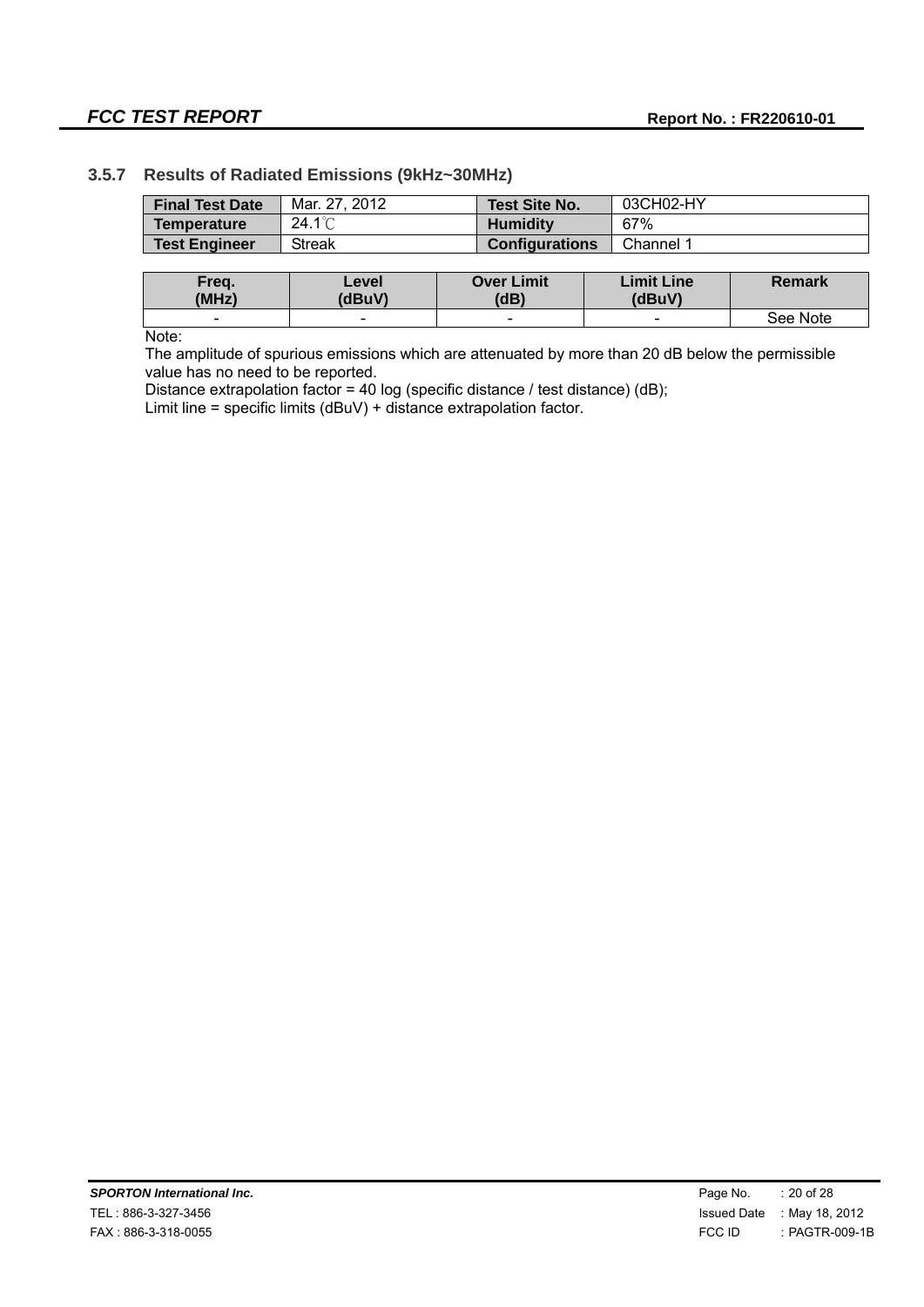#### **3.5.8 Results for Radiated Emissions (30MHz~1GHz)**

| <b>Final Test Date</b> | Mar. 28, 2012 | <b>Test Site No.</b>  | 03CH02-HY        |
|------------------------|---------------|-----------------------|------------------|
| <b>Temperature</b>     | 24.4°C        | <b>Humidity</b>       | 67%              |
| <b>Test Engineer</b>   | <b>Streak</b> | <b>Configurations</b> | Channel 1        |
| <b>Horizontal</b>      |               |                       |                  |
| Level (dBuV/m)         |               |                       | Date: 2012-03-28 |
| 80                     |               |                       |                  |
|                        |               |                       |                  |
|                        |               |                       |                  |
|                        |               |                       |                  |
|                        |               |                       | 315MHZREMORE-AV  |
|                        |               | $\overline{4}$        |                  |
|                        |               |                       |                  |
|                        |               |                       |                  |
| 30                     |               |                       |                  |
|                        |               |                       | 5                |
| 2                      | з             |                       |                  |
|                        |               |                       |                  |
|                        |               |                       |                  |
|                        |               |                       |                  |
|                        |               |                       |                  |
|                        |               |                       |                  |
|                        |               |                       |                  |
| $-20\frac{1}{30}$      | 224.          | 612.<br>418.          | 806.<br>1000     |
|                        |               | Frequency (MHz)       |                  |

|              |         |            | Over            | Limit     |       | ReadAntenna                     |      | <b>Cable Preamp</b> | Ant     | Table |
|--------------|---------|------------|-----------------|-----------|-------|---------------------------------|------|---------------------|---------|-------|
|              |         | Freq Level | Limit           | Line      |       | Level Factor Loss Factor Remark |      |                     | Pos     | Pos   |
|              |         | Miz dBuV/m |                 | dB dBuV/m | dBuV  | dB/m                            | dB   | dB                  | cm      | deq   |
| $\mathbf{1}$ | 30.000  |            | $17.73 - 22.27$ | 40.00     | 28.57 | 16.22                           | 0.89 | 27.95 Peak          | $- - -$ |       |
| $\mathbf{2}$ | 119 240 |            | $15.61 - 27.89$ | 43.50     | 28.05 | 13.50                           | 1.82 | 27.76 Peak          |         |       |
| 3            | 296.750 |            | $18.10 - 27.90$ | 46.00     | 28.66 | 13.66                           | 2.95 | 27.17 Peak          |         |       |
| 4            | 629.460 |            | $47.26 - 8.36$  | 55.62     | 51.55 | 19.79                           | 4.33 | <b>28.41 Peak</b>   |         |       |
| 5.           | 882.630 |            | $26.37 - 19.63$ | 46.00     | 28.78 | 20.07                           | 5.18 | <b>27.66 Peak</b>   | ----    |       |
| 60           | 944.710 | 54.66      | $-0.96$         | 55.62     | 55.46 | 21.13                           | 5.50 | 27.43 OP            |         |       |

#### Note:

Peak limit 75.6 dBuV/m in non-restricted bands

Average limit 55.6 dBuV/m in non-restricted bands

629.46MHz and 944.71MHz are harmonic pulsed transmitter emissions in non-restricted bands. Non-restricted bands emissions complied with peak and average limits. For the peak measurement is fully sufficient, as the max field strength as measured with the Peak-Detector meets the AV-Limit so that the AV level does not need to be reported in addition. For pulsed transmitter emissions, average measurements are dependent on the pulse width or pulse train characteristics. Following as formula: Average emission = peak emission + 20 log (duty cycle); duty cycle = on time/100 ms period = 29.9%. 629.46MHz - AV = 47.26 -10.48 = 36.78 dBuV/m at 3m under limit 55.6 dBuV/m 944.71MHz - AV = 54.66 -10.48 = 44.18 dBuV/m at 3m under limit 55.6 dBuV/m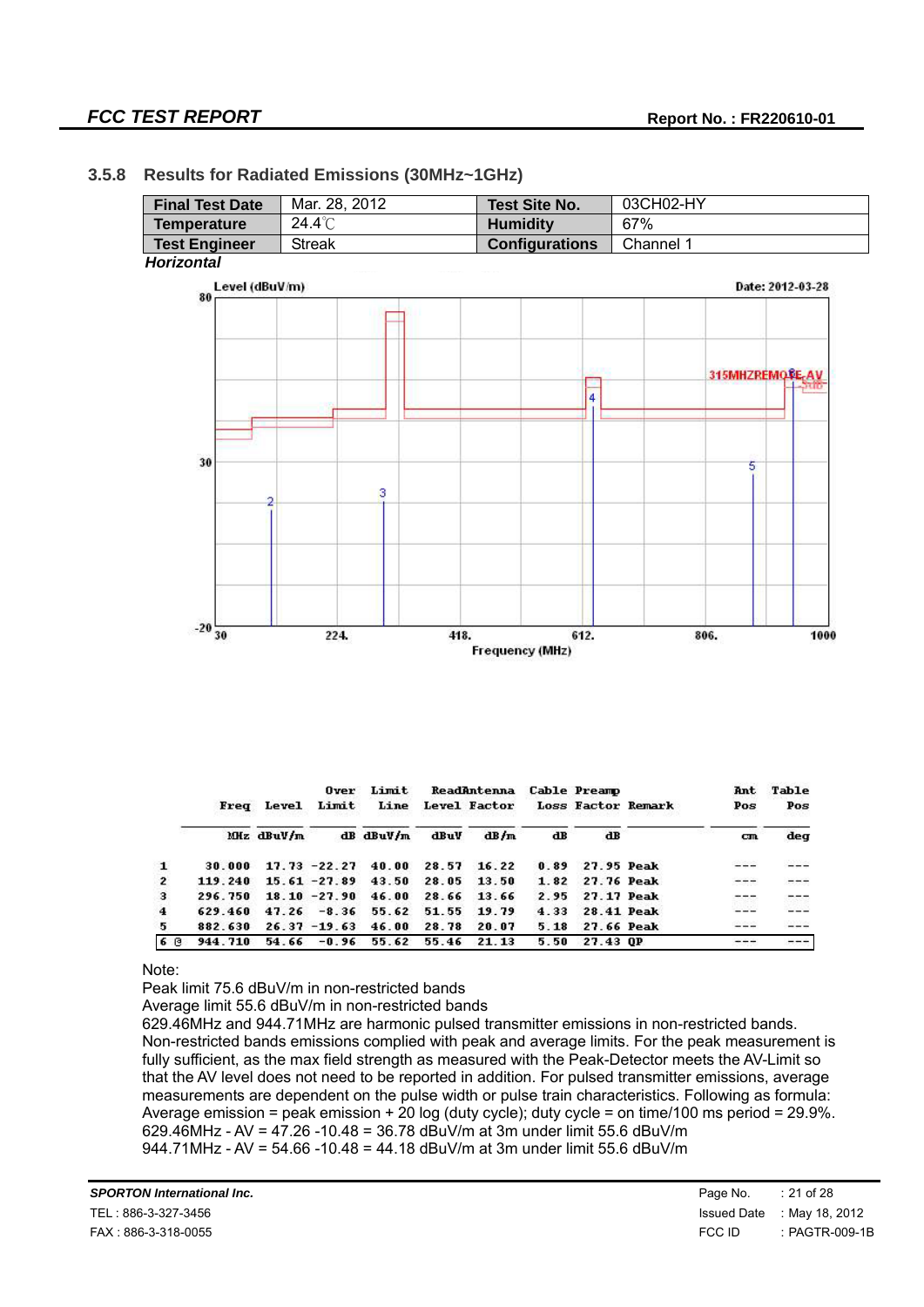*Vertical*



|                         | Freq    | <b>Level</b> | Over<br>Limit   | Limit<br>Line |       | ReadAntenna<br>Level Factor Loss Factor Remark |      | <b>Cable Preamp</b> | Ant<br>Pos<br>yayaan a | Table<br>Pos |
|-------------------------|---------|--------------|-----------------|---------------|-------|------------------------------------------------|------|---------------------|------------------------|--------------|
|                         |         | Miz dBuV/m   |                 | dB dBuV/m     | dBuV  | dB/m                                           | dB   | dB                  | cm                     | deq          |
| $\mathbf{1}$            | 30.000  |              | $17.71 - 22.29$ | 40.00         | 28.55 | 16.22                                          | 0.89 | 27.95 Peak          | $- - -$                |              |
| $\overline{2}$          | 117.300 |              | $16.51 - 26.99$ | 43.50         | 29.21 | 13.27                                          | 1.81 | <b>27.78 Peak</b>   | $- - -$<br>202333      |              |
| 3                       | 288.990 |              | $17.43 - 28.57$ | 46.00         | 28.15 | 13.55                                          | 2.92 | 27.19 Peak          |                        |              |
| $\overline{\mathbf{4}}$ | 629.460 |              | $44.14 - 11.48$ | 55.62         | 48.43 | 19.79                                          | 4.33 | <b>28.41 Peak</b>   |                        |              |
| 5                       | 823.460 |              | $26.58 - 19.42$ | 46.00         | 29.26 | 20.21                                          | 4.97 | 27.86 Peak          | $- - -$                | $---$        |
| 6                       | 944.710 |              | $42.30 - 13.32$ | 55.62         | 43.10 | 21.13                                          | 5.50 | 27.43 Peak          | $- - -$                |              |

Note:

Peak limit 75.6 dBuV/m in non-restricted bands

Average limit 55.6 dBuV/m in non-restricted bands

629.46MHz and 944.71MHz are harmonic pulsed transmitter emissions in non-restricted bands. Non-restricted bands emissions complied with peak and average limits. For the peak measurement is fully sufficient, as the max field strength as measured with the Peak-Detector meets the AV-Limit so that the AV level does not need to be reported in addition.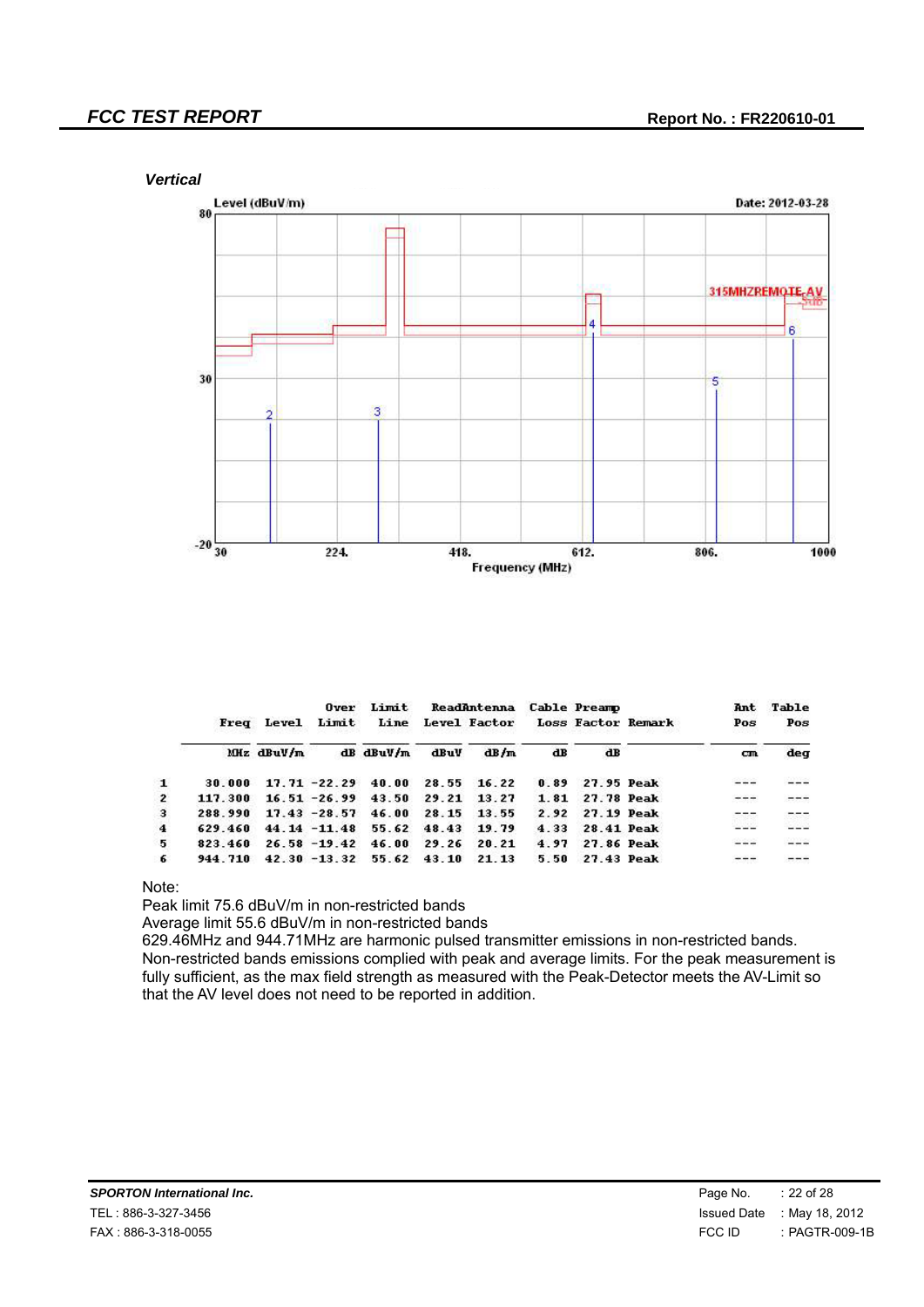*Horizontal*

#### **3.5.9 Results for Radiated Emissions (1GHz~10th harmonic of highest frequency)**

| <b>Final Test Date</b> | Mar. 28, 2012  |                        | <b>Test Site No.</b>   | 03CH02-HY |       |                       |  |  |
|------------------------|----------------|------------------------|------------------------|-----------|-------|-----------------------|--|--|
| <b>Temperature</b>     | 24.1°C         | <b>Humidity</b><br>67% |                        |           |       |                       |  |  |
| <b>Test Engineer</b>   | <b>Streak</b>  |                        | <b>Configurations</b>  | Channel 1 |       |                       |  |  |
| Iorizontal             |                |                        |                        |           |       |                       |  |  |
|                        | Level (dBuV/m) |                        |                        |           |       |                       |  |  |
| 97                     |                |                        |                        |           |       |                       |  |  |
|                        |                |                        |                        |           |       |                       |  |  |
|                        |                |                        |                        |           |       |                       |  |  |
|                        |                |                        |                        |           |       | <b>FCC CLASS-B</b>    |  |  |
|                        |                |                        |                        |           |       |                       |  |  |
|                        | n,             |                        |                        |           |       |                       |  |  |
|                        |                |                        |                        |           |       | <b>FCC CLASS-B-AV</b> |  |  |
| 1                      |                | 4                      |                        |           |       |                       |  |  |
| 49                     |                |                        |                        |           |       |                       |  |  |
|                        |                |                        |                        |           |       |                       |  |  |
|                        |                |                        |                        |           |       |                       |  |  |
|                        |                |                        |                        |           |       |                       |  |  |
|                        |                |                        |                        |           |       |                       |  |  |
|                        |                |                        |                        |           |       |                       |  |  |
|                        |                |                        |                        |           |       |                       |  |  |
|                        |                |                        |                        |           |       |                       |  |  |
| 0<br>1000              | 1800.          | 2600.                  | 3400.                  |           | 4200. | 5000                  |  |  |
|                        |                |                        | <b>Frequency (MHz)</b> |           |       |                       |  |  |

|                |                     |            | Over        | Limit                   |       | ReadAntenna Cable Preamp |      |                   |                                      | Ant               | Table   |
|----------------|---------------------|------------|-------------|-------------------------|-------|--------------------------|------|-------------------|--------------------------------------|-------------------|---------|
|                | Freq                |            | Level Limit |                         |       |                          |      |                   | Line Level Factor Loss Factor Remark | Pos<br>n sa sa sa | Pos     |
|                |                     | Miz dBuV/m |             | $dB$ dBuV/m             | dBuV  | dB/m                     | dB   | dB                |                                      | $_{\rm cm}$       | deg     |
| $\mathbf{1}$   | 1254.000            |            |             | $49.19 - 24.81$ $74.00$ | 54.98 | 27.31                    | 2.07 | <b>35.17 Peak</b> |                                      | $---$             |         |
| $\overline{2}$ | 1572.000            |            |             | $58.98 - 15.02$ 74.00   | 63.43 | 27.95                    |      | 2.36 34.76 Peak   |                                      | $- - -$           | $- - -$ |
|                | 3 @ 1572.000        | 49.48      | $-4.52$     | 54.00                   | 53.93 | 27.95                    |      |                   | 2.36 34.76 Average                   |                   | ---     |
|                | $4 \times 2836.000$ | 47.28      | $-6.72$     | 54.00                   | 45.86 | 33.00                    | 3.32 | 34.90 PK          |                                      | 55 W 26           |         |

Note:

Peak limit 75.6 dBuV/m in non-restricted bands

Average limit 55.6 dBuV/m in non-restricted bands

1252MHz is harmonic pulsed transmitter emissions in non-restricted bands. Non-restricted bands emissions complied with peak and average limits. For the peak measurement is fully sufficient, as the max field strength as measured with the Peak-Detector meets the AV-Limit so that the AV level does not need to be reported in addition.

Peak limit 74 dBuV/m in restricted bands

Average limit 54 dBuV/m in restricted bands

2836MHz is harmonic pulsed transmitter emissions in restricted bands. Restricted bands emissions complied with peak and average limits. For the peak measurement is fully sufficient, as the max field strength as measured with the Peak-Detector meets the AV-Limit so that the AV level does not need to be reported in addition.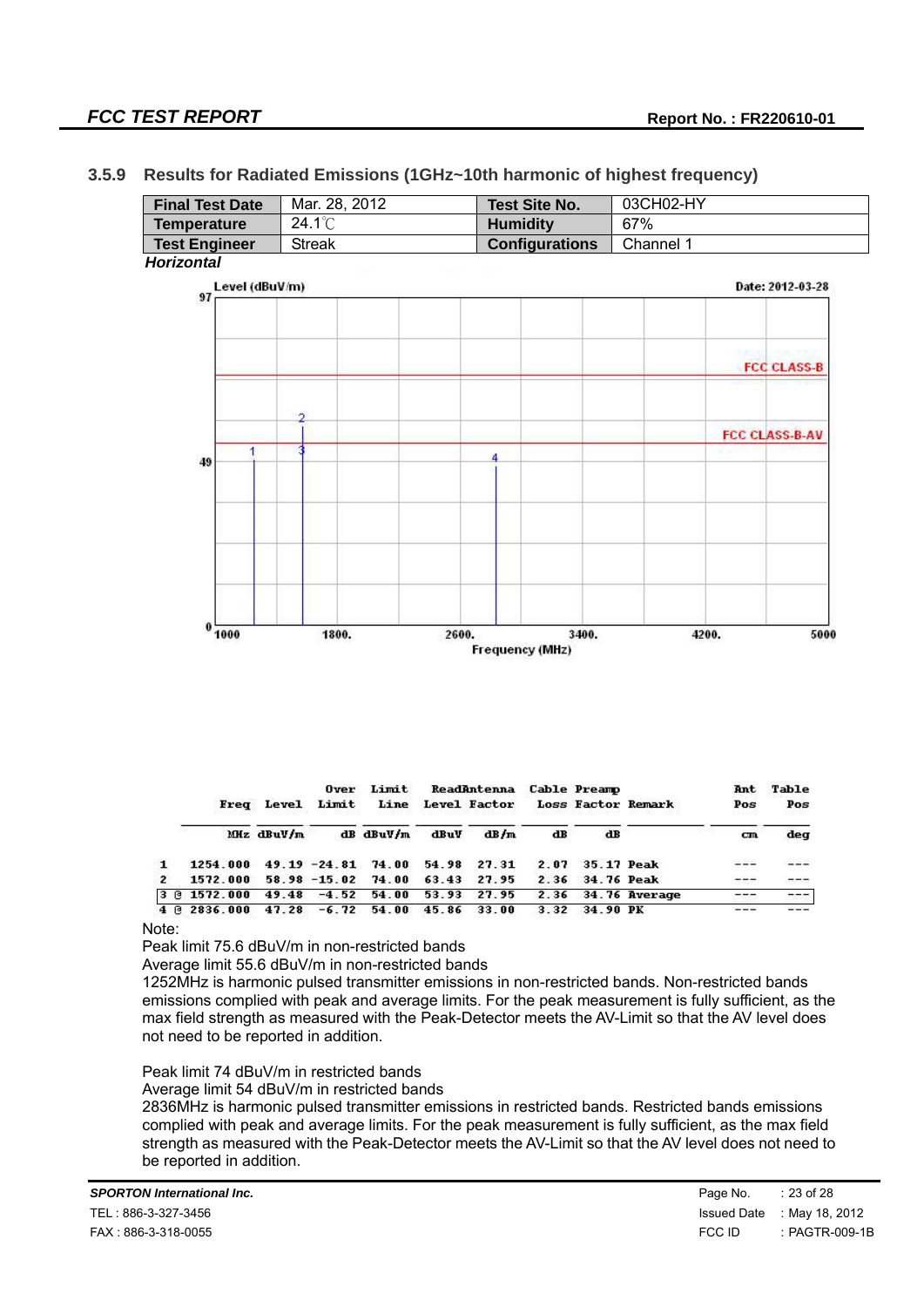

|              |              | Freq Level |                | Limit<br>Over<br>Limit                | <b>ReadAntenna Cable Preamp</b><br>Line Level Factor Loss Factor Remark |       |      | Ant<br>Pos<br>na ana an c | Table<br>Pos    |       |
|--------------|--------------|------------|----------------|---------------------------------------|-------------------------------------------------------------------------|-------|------|---------------------------|-----------------|-------|
|              |              | MHz dBuV/m |                | $dB$ $d$ BuV/m                        | dBuV                                                                    | dB/m  | dB   | dB                        | cm              | dea   |
| $\mathbf{1}$ | 1254.000     |            |                | $43.40 - 30.60$ $74.00$ $48.93$ 27.57 |                                                                         |       | 2.07 | 35.17 Peak                | 60-600          |       |
|              | 2 3 1572.000 |            | $46.44 - 7.56$ | 54.00                                 | 50.24                                                                   | 28.60 | 2.36 | 34.76 PK                  |                 | $---$ |
| 3            | 2718.000     |            | $45.16 - 8.84$ | 54.00                                 | 44.04                                                                   | 32.75 |      | $3.24$ $34.87$ PK         | <b>APPARENT</b> |       |

Note:

Peak limit 75.6 dBuV/m in non-restricted bands

Average limit 55.6 dBuV/m in non-restricted bands

1252MHz is harmonic pulsed transmitter emissions in non-restricted bands. Non-restricted bands emissions complied with peak and average limits. For the peak measurement is fully sufficient, as the max field strength as measured with the Peak-Detector meets the AV-Limit so that the AV level does not need to be reported in addition.

Peak limit 74 dBuV/m in restricted bands

Average limit 54 dBuV/m in restricted bands

1572MHz and 2718MHz are harmonic pulsed transmitter emissions in restricted bands. Restricted bands emissions complied with peak and average limits. For the peak measurement is fully sufficient, as the max field strength as measured with the Peak-Detector meets the AV-Limit so that the AV level does not need to be reported in addition.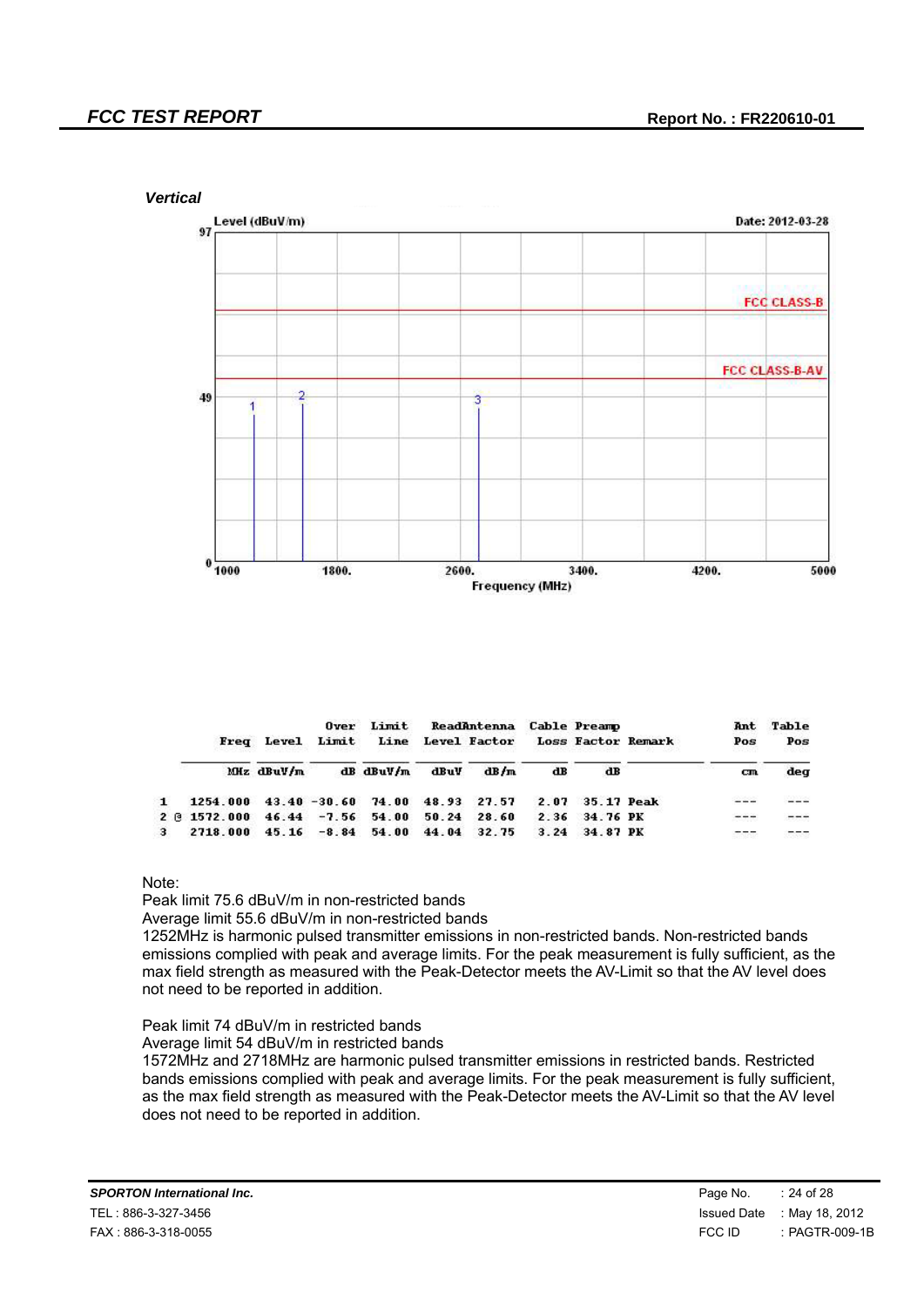#### **3.6 Antenna Requirements**

#### **3.6.1 Limit**

Except for special regulations, the Low-power Radio-frequency Devices must not be equipped with any jacket for installing an antenna with extension cable. An intentional radiator shall be designed to ensure that no antenna other than that furnished by the responsible party shall be used with the device. The use of a permanently attached antenna or of an antenna that uses a unique coupling to the intentional radiator shall be considered sufficient to comply with the provisions of this Section. The manufacturer may design the unit so that the user can replace a broken antenna, but the use of a standard antenna jack or electrical connector is prohibited.

#### **3.6.2 Antenna Connector Construction**

Please refer to section 2.1 in this test report, all antenna connectors comply with the requirements.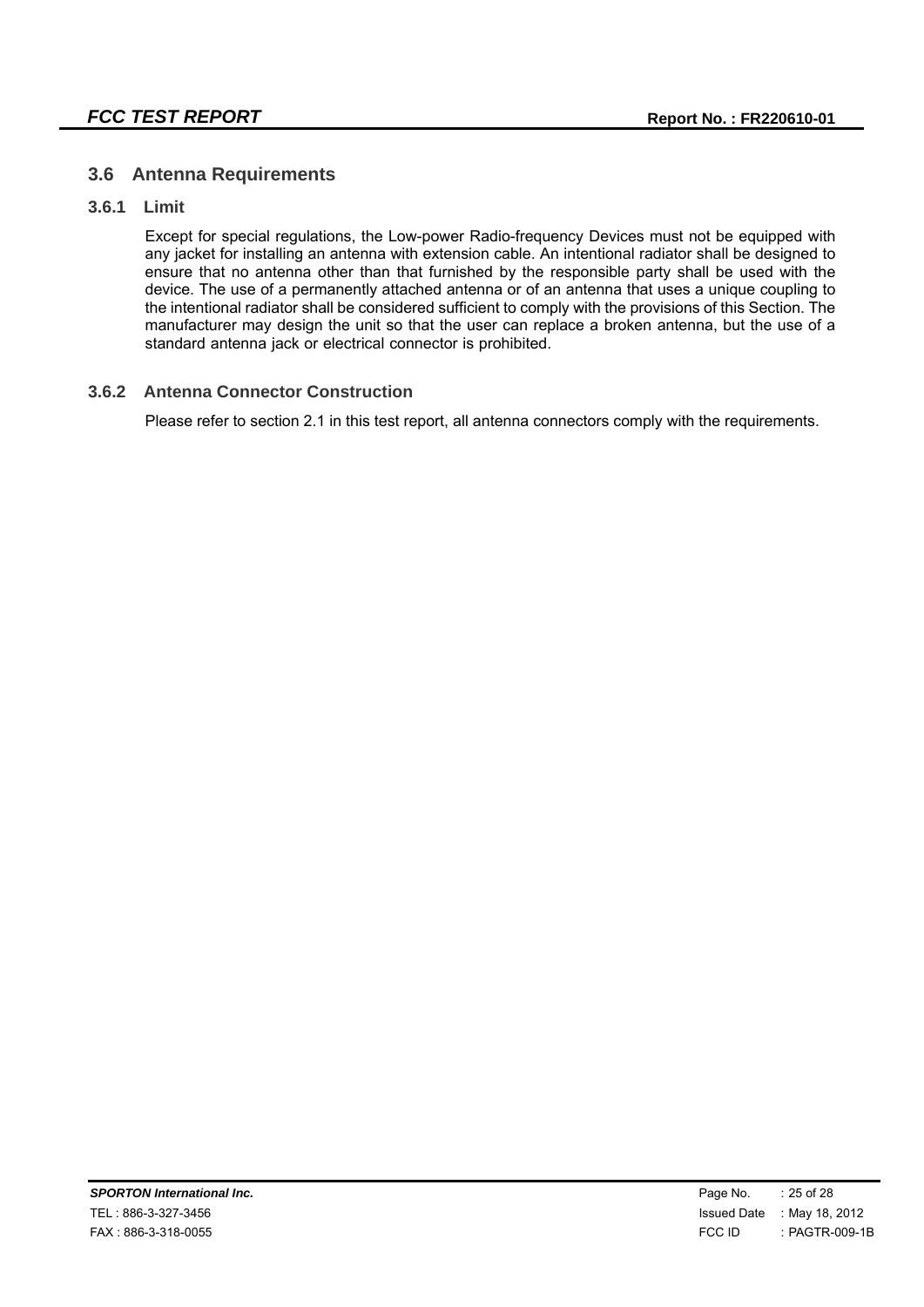## **4. LIST OF MEASURING EQUIPMENTS**

| <b>Instrument</b>  | <b>Manufacturer</b> | Model No.         | Serial No.  | <b>Characteristics</b>   | <b>Calibration Date</b> | <b>Remark</b> |
|--------------------|---------------------|-------------------|-------------|--------------------------|-------------------------|---------------|
| Spectrum Analyzer  | R&S                 | <b>FSP 40</b>     | 100305      | $9$ KHz ~ 40 GHz         | Feb. 21, 2012           | Conducted     |
|                    |                     |                   |             |                          |                         | (TH01-HY)     |
| DC Power Source    | G.W.                | GPC-6030D         | C671845     | DC $1V \sim 60V$         | Jun. 03, 2011           | Conducted     |
|                    |                     |                   |             |                          |                         | (TH01-HY)     |
| Temp. and Humidity | <b>Giant Force</b>  | GTH-225-20-SP-SD  | MAA1112-007 | $-20$ ~100 $^{\circ}$ C  | Dec. 07, 2011           | Conducted     |
| Chamber            |                     |                   |             |                          |                         | (TH01-HY)     |
|                    |                     | SMR <sub>40</sub> | 100116      |                          |                         | Conducted     |
| Signal Generator   | R&S                 |                   |             | 10 MHz $\sim$ 40 GHz     | Jun. 07, 2011           | (TH01-HY)     |
| Power Sensor       | Anritsu             | MA2411B           | 1027452     | 300 MHz $\sim$ 40<br>GHz | Jun. 16, 2011           | Conducted     |
|                    |                     |                   |             |                          |                         | (TH01-HY)     |
|                    |                     |                   | 1124009     | 300 MHz $\sim$ 40<br>GHz | Jun. 20, 2011           | Conducted     |
| Power Meter        | Anritsu             | ML2495A           |             |                          |                         | (TH01-HY)     |
| RF Cable-1m        |                     | RG142             | CB034-1m    |                          | Dec. 03, 2011           | Conducted     |
|                    | Jye Bao             |                   |             | 20 MHz $\sim$ 7 GHz      |                         | (TH01-HY)     |
| RF Cable-2m        |                     |                   | CB035-2m    |                          |                         | Conducted     |
|                    | Jye Bao             | <b>RG142</b>      |             | 20 MHz $\sim$ 1 GHz      | Dec. 03, 2011           | (TH01-HY)     |

Note: Calibration Interval of instruments listed above is one year.

| Instrument      | <b>Manufacturer</b> | Model No.       | Serial No.  | <b>Characteristics</b> | <b>Calibration Date</b> | Remark               |
|-----------------|---------------------|-----------------|-------------|------------------------|-------------------------|----------------------|
| AC Power Source | <b>HPC</b>          | <b>HPA-500W</b> | HPA-9100024 | AC 0 $\sim$ 300V       | Jun. 09. 2011*          | Conducted<br>TH01-HY |

Note: Calibration Interval of instruments listed above is two year.

| <b>Instrument</b>           | <b>Manufacturer</b>   | Model No.     | Serial No. | <b>Characteristics</b>    | <b>Calibration Date</b> | <b>Remark</b>            |
|-----------------------------|-----------------------|---------------|------------|---------------------------|-------------------------|--------------------------|
| Spectrum<br>Analyzer        | R&S                   | FSP40         | 100593     | $9$ kHz $\sim$ 40 GHz     | Aug. 08, 2011           | Radiation<br>(03CH02-HY) |
| 3m Semi Anechoic<br>Chamber | <b>SIDT FRANKONIA</b> | SAC-3M        | 03CH02-HY  | 30 MHz $\sim$ 1 GHz<br>3m | May 11, 2011            | Radiation<br>(03CH02-HY) |
| Amplifier                   | Agilent               | 8447D         | 2944A11146 | 100 kHz $\sim$ 1.3 GHz    | Jul. 25, 2011           | Radiation<br>(03CH02-HY) |
| Amplifier                   | Agilent               | 8449B         | 3008A02373 | 1 GHz $\sim$ 26.5 GHz     | Jul. 25, 2011           | Radiation<br>(03CH02-HY) |
| Horn Antenna                | <b>ETS-LINDGREN</b>   | 3117          | 00091920   | 1 GHz $\sim$ 18 GHz       | Nov. 15, 2011           | Radiation<br>(03CH02-HY) |
| RF Cable-R03m               | Jye Bao               | <b>RG142</b>  | CB021      | 30 MHz $\sim$ 1 GHz       | Nov. 11, 2011           | Radiation<br>(03CH02-HY) |
| RF Cable-high               | <b>SUHNER</b>         | SUCOFLEX106   | 03CH02-HY  | 1 GHz $\sim$ 40 GHz       | Mar. 06, 2012           | Radiation<br>(03CH02-HY) |
| <b>Bilog Antenna</b>        | <b>SCHAFFNER</b>      | CBL61128      | 2723       | 30 MHz $\sim$ 2 GHz       | Oct. 22, 2011           | Radiation<br>(03CH02-HY) |
| <b>Turn Table</b>           | HD                    | <b>DS 420</b> | 420/649/00 | $0 - 360$ degree          | N/A                     | Radiation<br>(03CH02-HY) |
| Antenna Mast                | HD                    | MA 240        | 240/559/00 | $1 m - 4 m$               | N/A                     | Radiation<br>(03CH02-HY) |

Note: Calibration Interval of instruments listed above is one year.

| Instrument   | <b>Manufacturer</b> | Model No.     | <b>Serial No.</b> | <b>Characteristics</b> | <b>Calibration Date</b> | Remark                     |
|--------------|---------------------|---------------|-------------------|------------------------|-------------------------|----------------------------|
| Loop Antenna | R&S                 | $HFH2-Z2$     | 860004/001        | 9 kHz - 30 MHz         | Jul. 29. 2010*          | Radiation<br>(03CH02-HY)   |
| Amplifier    | <b>MITEQ</b>        | AMF-6F-260400 | 9121372           | 26.5GHz ~ 40GHz        | Apr. 19, 2011*          | Radiation<br>$(03CH02-HY)$ |

Note: Calibration Interval of instruments listed above is two year.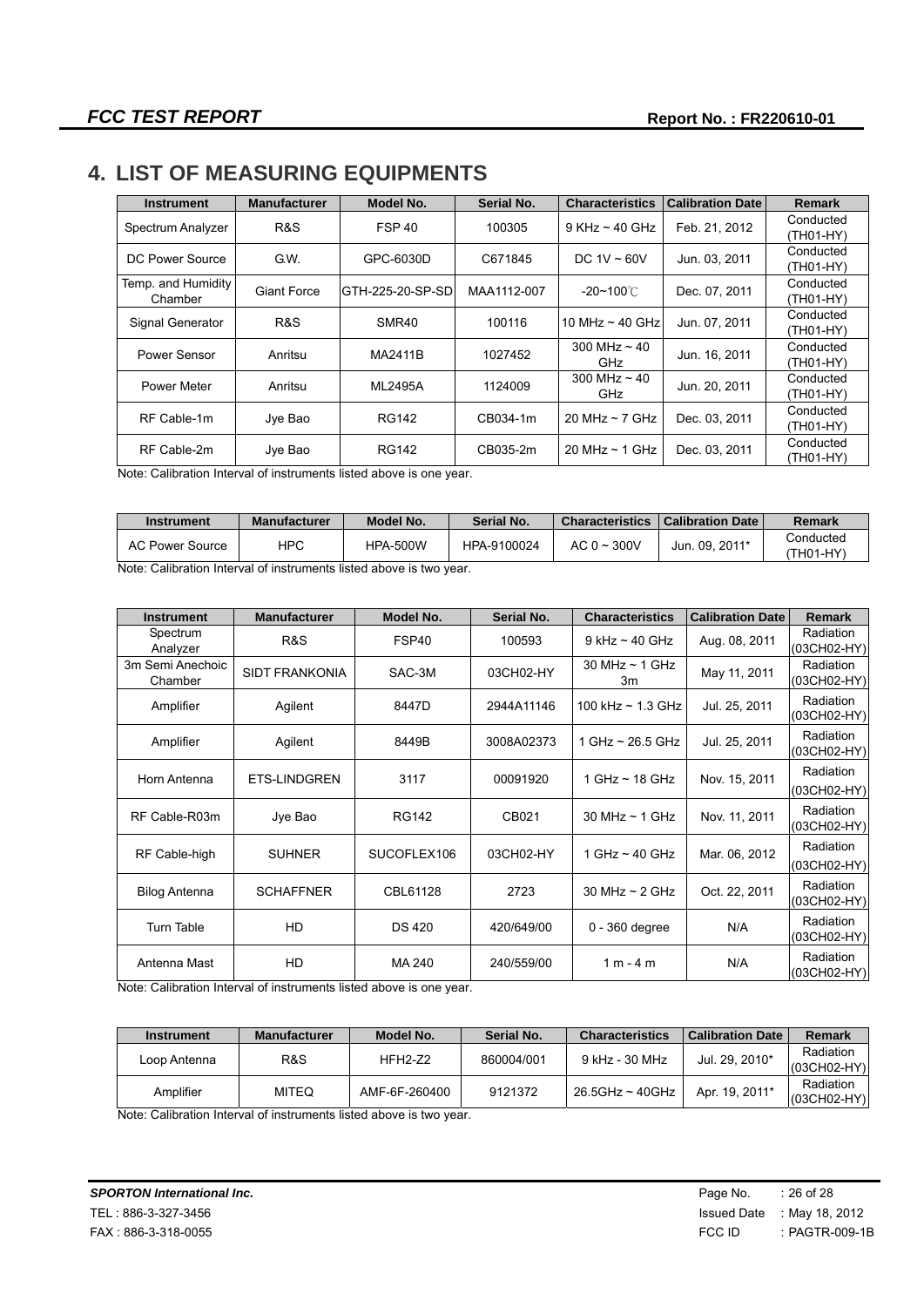## **5. TEST LOCATION**

| <b>SHIJR</b>  | <b>ADD</b> | ÷                    | 6Fl., No. 106, Sec. 1, Shintai 5th Rd., Shijr City, Taipei 221, Taiwan, R.O.C. |
|---------------|------------|----------------------|--------------------------------------------------------------------------------|
|               | <b>TEL</b> | ÷                    | 886-2-2696-2468                                                                |
|               | <b>FAX</b> | ÷                    | 886-2-2696-2255                                                                |
| HWA YA        | ADD.       | ÷                    | No. 52, Hwa Ya 1st Rd., Kwei-Shan Hsiang, Tao Yuan Hsien, Taiwan, R.O.C.       |
|               | TEL.       | ÷                    | 886-3-327-3456                                                                 |
|               | <b>FAX</b> | $\mathbf{L}$         | 886-3-318-0055                                                                 |
| <b>LINKOU</b> | ADD.       | ÷                    | No. 30-2, Dingfu Vil., Linkou Dist., New Taipei City 244, Taiwan, R.O.C.       |
|               | <b>TEL</b> | $\tilde{\mathbf{r}}$ | 886-2-2601-1640                                                                |
|               | <b>FAX</b> | ÷                    | 886-2-2601-1695                                                                |
| <b>DUNGHU</b> | <b>ADD</b> | ÷                    | No. 3, Lane 238, Kangle St., Neihu Chiu, Taipei 114, Taiwan, R.O.C.            |
|               | TEL.       | ÷                    | 886-2-2631-4739                                                                |
|               | <b>FAX</b> | ÷.                   | 886-2-2631-9740                                                                |
| <b>JUNGHE</b> | <b>ADD</b> | ÷                    | 7Fl., No. 758, Jungjeng Rd., Junghe City, Taipei 235, Taiwan, R.O.C.           |
|               | TEL.       |                      | $: 886 - 2 - 8227 - 2020$                                                      |
|               | <b>FAX</b> |                      | $: 886 - 2 - 8227 - 2626$                                                      |
| <b>NEIHU</b>  | ADD.       | ÷                    | 4Fl., No. 339, Hsin Hu 2 <sup>nd</sup> Rd., Taipei 114, Taiwan, R.O.C.         |
|               | TEL.       | ÷                    | 886-2-2794-8886                                                                |
|               | <b>FAX</b> |                      | $: 886 - 2 - 2794 - 9777$                                                      |
| <b>JHUBEI</b> | <b>ADD</b> | ÷                    | No.8, Lane 724, Bo-ai St., Jhubei City, HsinChu County 302, Taiwan, R.O.C.     |
|               | TEL.       |                      | 886-3-656-9065                                                                 |
|               | <b>FAX</b> |                      | 886-3-656-9085                                                                 |